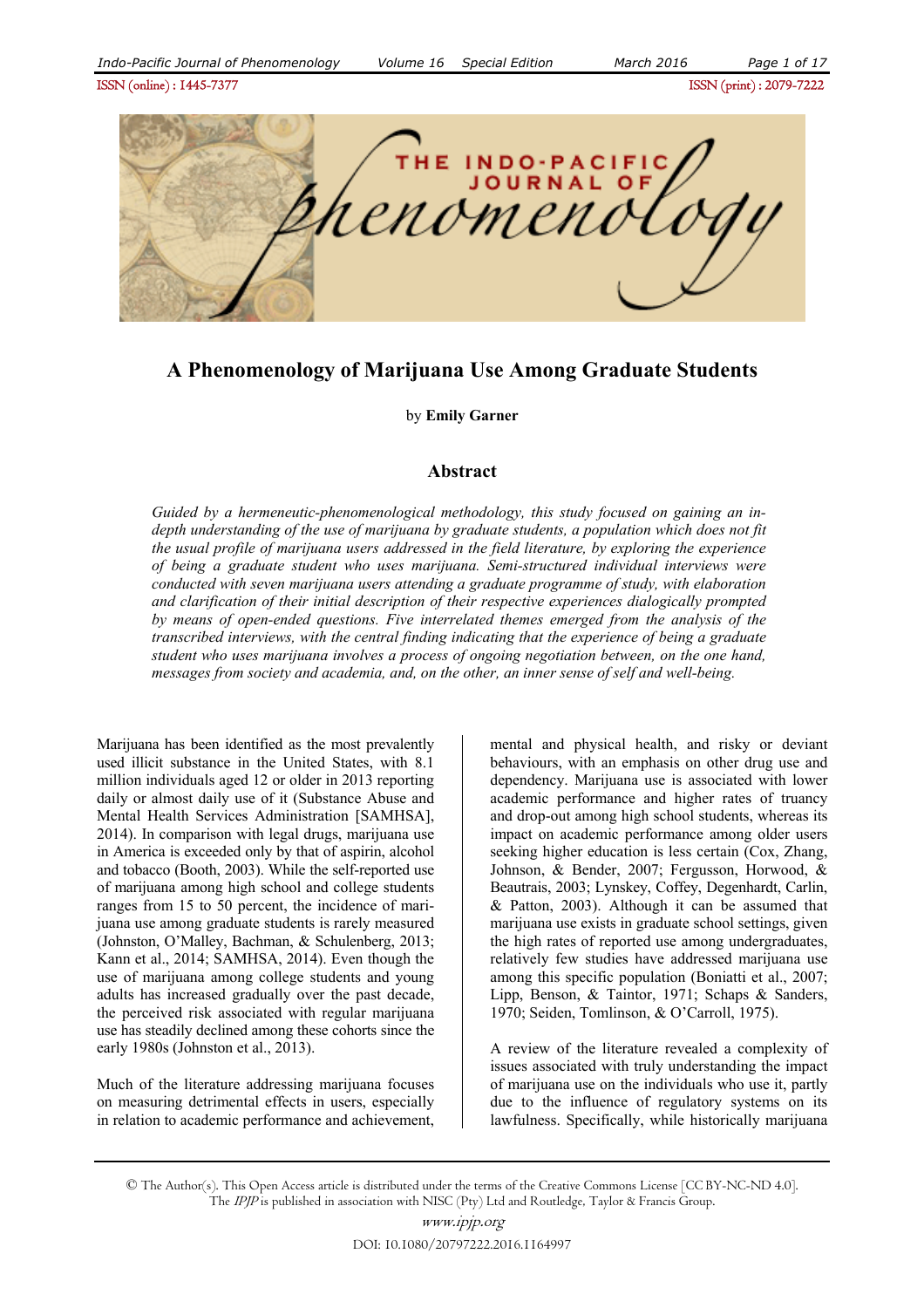had numerous uses in countries worldwide, this drug now tends largely to be addressed in relation to the legal systems limiting its use (Booth, 2003; Hermes & Galperin, 1992; Marshall, 1988). Today, marijuana is classified as a Schedule I drug in the United States, where its growth, importation, possession, sale and use are all regulated at the federal level, even though individual states such as Washington and Colorado have legalized its use by adults aged 21 and older (Healy, 2012). Essentially, any substance that is used illegally brings with it the negative associations of a stigma, thus diminishing a true understanding of the utility of its use based on classification. It would, therefore, be valuable to look through other lenses in order to gain a clearer understanding of the experiential reality of marijuana use.

For example, it is believed that early marijuana use may lead to an increased risk of adverse cognitive and neurological sequelae in adolescents, especially when necessary structural changes are occurring in the brain (Solowij et al., 2011; Yucel et al., 2010). While low academic achievement, depression and anxiety have all been associated with adolescent use, the directionality of this relationship is nevertheless called into question by the added consideration of social environment (Brook, Stimmel, Zhang, & Brook, 2008; Choo, Roh, & Robinson, 2008; Marmorstein et al., 2010; Ryan, 2010). Research has shown that family, community, and peer involvement serves to protect against adolescent use, such that youth with a sense of safety and purpose may be less likely to try marijuana or become heavy users (Dunn, Kitts, Lewis, Goodrow, & Scherzer, 2011; Fredricks & Eccles, 2010; Lac et al., 2011; Nalls, Mullis, & Mullis, 2009). It is thus important to consider the power of environmental factors and the impact these may have in the case of the individual, even while investigating either the incidence or the experience of using marijuana within specific age groups or populations.

Marijuana use among college students, for instance, often begins in adolescence by the age of 16 and is associated with leaving school at the undergraduate level, although including factors such as peers and family undermines this relationship (Fergusson et al., 2003; Gledhill-Hoyt, Lee, Strote, & Wechsler, 2000). Patterns of use indicate that young adults with a family history of conflict, mental illness and substance abuse are more likely to use marijuana and to report psychological symptoms, since their motives for use may be more oriented toward coping (Bonn-Miller, Vujanovic, & Zvolensky, 2008; de Dios et al., 2010; Martinotti et al., 2011). While twin studies suggest that environmental factors moderate the role of gene expression among young adult users, other research highlights user attitudes and perceptions as highly influential in determining whether or not users may experience marijuana as harmful (Agrawal et al., 2010; Haberstick et al., 2011; Palamar, Kiang, & Halkitis, 2012; Simons, Neal, & Gaher, 2006).

A relationship between mental illness and marijuana use has been shown to have no specific directionality, and studies investigating motives for marijuana use suggest that it may be a means of self-medicating rather than a catalyst for psychiatric symptoms (Latt et al., 2011; Machielsen, van der Sluis, & de Haan, 2010; Schofield et al., 2006; Simonetto, Oxentenko, Herman, & Szostek, 2012). As marijuana use in all age categories is highly associated with tobacco and alcohol use, it is difficult to isolate the root cause of any apparent psychological, relational, and/or academic dysfunction among users (Brook, Lee, Finch, & Brown, 2010; Lopez-Quintero et al., 2011; Reed, McCabe, Lange, Clapp, & Shillington, 2010). For example, while driving under the influence of marijuana may be more common than driving under the influence of alcohol, marijuana intoxication appears to engage compensatory neurological and psychological systems and is not associated causally with a higher rate of mortality (McGuire, Dawe, Shield, Rehm, & Fischer, 2011; Muhuri & Gfroerer, 2011; Schweinsburg, Schweinsburg, Nagel, Eyler, & Tapert, 2010).

A more recent trend in marijuana research involves the prospect of the substance as a viable means of treatment for various medical illnesses and mental health conditions. Marijuana as a treatment regimen is becoming more common as states approve its medical use for a wide range of psychiatric and physiological symptoms (Bowles, 2012; National Organization for the Reform of Marijuana Laws, 2015). Although it is very likely that new studies will begin to investigate marijuana's medicinal utility, it is worth noting that the medical use of marijuana has historically been recorded in various cultures.

There has been an absence of studies regarding the experiential aspects of marijuana use, which may be partially explained by the presence of stereotype and stigma. Historically, in the United States marijuana use has tended to be associated with minority groups, such as immigrants and people of colour, with the consequence of criminalizing, institutionalizing, and further marginalizing these individuals in mainstream society; research findings, however, point to marijuana use as apparently being higher among White youth and adults (Booth, 2003; Earleywine, 2002; Iversen, 2008; Marshall, 1988).

The focus of marijuana-related research has primarily been on appraising a multitude of dysfunctions in the user, often by measuring physical and mental health variables, and behavioural patterns and performance. Sample populations usually comprise high school and college students, or individuals identified with either psychiatric disorders or some other measurable form

<sup>©</sup> The Author(s). This Open Access article is distributed under the terms of the Creative Commons License [CC BY-NC-ND 4.0]. The IPJP is published in association with NISC (Pty) Ltd and Routledge, Taylor & Francis Group.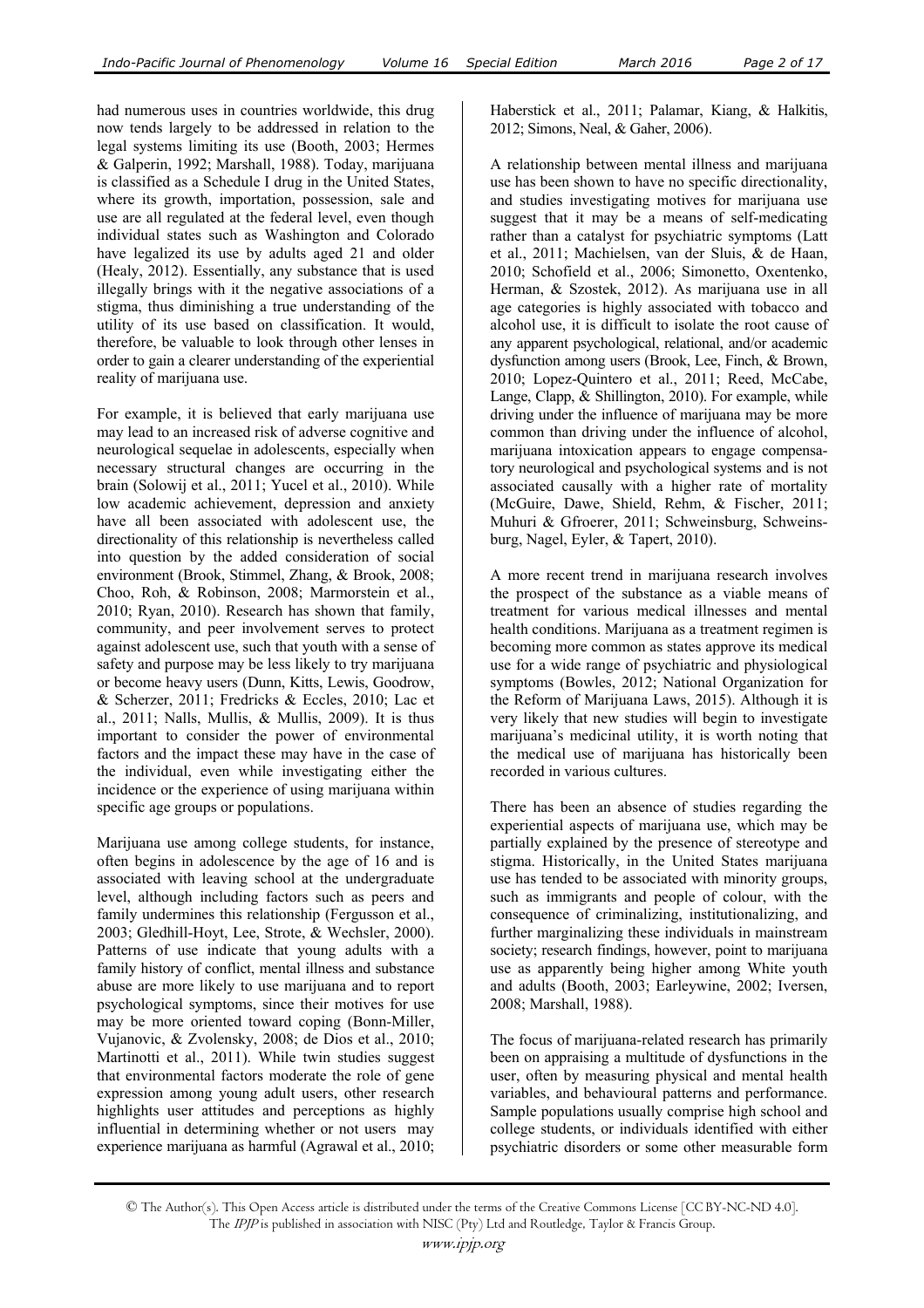of debilitation, and have rarely to date included or specified populations of graduate students. Most often, hypotheses relate to negative effects associated with marijuana use. For example, the gateway hypothesis holds that marijuana use leads to the use and abuse of other drugs, such as cocaine and heroin. Subsequent studies have, however, called the validity of this theory into question (Choo et al., 2008; Iversen, 2008; Zimmer & Morgan, 1997). In addition, the literature tends to associate marijuana use with deviance and dysfunction, especially among school-aged youth and adults with psychological symptoms (Finn, 2012; Legleye, Janssen, Beck, Chau, & Khlat, 2011; Machielsen, et al., 2010; Riehman, Stephens, & Schurig, 2009; Scholes-Balog & Martin-Iverson, 2011).

The majority of studies to date are quantitative investigations designed to test for the role different variables play in various dysfunctions among marijuana users. Qualitative studies probing the marijuana user's subjective experience have essentially been ignored (Hammersley & Leon, 2006; Lorencova, 2011; Osborne & Fogel, 2008). In looking to measure the effects of marijuana use, quantitative approaches often fail to target specific populations of users. If one were to assume, for example, that marijuana users only dropped out of school, broke the law, or were either incarcerated or institutionalized, graduate school would be an unlikely place to seek out study participants. As marijuana use continues to increase, it is necessary to diversify the research questions accordingly, to investigate whether marijuana users create a homogenous group, and to invite a rich self-report of how users understand and navigate their use as they live in the world. The study reported here thus set out to explore the lived experience of graduate students who use marijuana, allowing the meaning of this phenomenon to be revealed through the descriptive language of the participants.

Since the field of clinical psychology is frequently concerned with the implications of substance use for the individual, there is a need for diverse user profiles to be considered in order to move toward a more complete understanding of how a particular drug is experienced by a particular population group. Clinical psychologists have the ability to treat a wide range of individuals by appreciating the unique constellation whereby each person's life experiences are integrated. Reviewing relevant research enables them to inform their conceptualizations more fully. The current study adds to the existing research in the field by making the experience of a specific cohort of marijuana users available within the literature on this drug and its uses.

### **Method**

In order to capture as fully as possible the experience of being a graduate student who uses marijuana, a hermeneutic-phenomenological approach was chosen. Individual interviews were conducted with seven graduate students who identified themselves as users of marijuana, yielding qualitative data in the form of rich narrative descriptions of their experience. The method of the current study was *phenomenological* in that it sought to explicate the lived experience of individuals in a particular world situation or context, and *hermeneutic* in that it was primarily concerned with construing the meaning of life-text data.

### **Procedures**

In order to minimize any interpretative bias during the analysis, the researcher, prior to interviewing the participants, and by means of a rigorous process of bracketing, identified her own preconceptions and assumptions regarding the phenomenon of being a graduate student who uses marijuana. Holding these presuppositions in her awareness, the researcher met with all seven participants for individual, face-to-face, audio-taped interviews, with the length of each interview ranging from one to three hours.. The meaning of the experience under study was pursued by means of collaborative and descriptive dialogue between the researcher and each participant, where open-ended questions invited disclosure of the participant's lived experience of being a graduate student who uses marijuana. As part of this process, the researcher probed by means of open-ended questions for fuller descriptive clarification throughout the interviews, consistent with the hermeneutic approach described by von Eckartsberg (1986): "In hermeneutic work, we become engaged in an expanding network of meaningenrichment that contributes new meanings to the ongoing dialogue" (p. 134).

Rather than implying an exclusion of biases, the process of presuppositional bracketing involves having a conscious awareness of them (Polkinghorne, 1989). Von Eckartsberg (1986) speaks to the significance of this in the context of hermeneutic-phenomenological research: "The hermeneutic stance acknowledges the perspectival nature and biographico-historical involvement of the researcher and makes the investigation of the implicit precomprehensions of the researcher part of the interpretative process" (p. 136). Whereas a phenomenologist may wish to silence his or her presuppositions, de Rivera's (1981) method purposefully engages what he calls "foreknowledge" by "using actual dialogal research partners in the process of reconceptualization, where researcher and participant involve their separate presuppositions in a joint effort of clarification" (von Eckartsberg, 1986, p. 163).

### **Data and Data Analysis**

The data consisted of transcriptions of the participants' verbalized responses to the primary interview question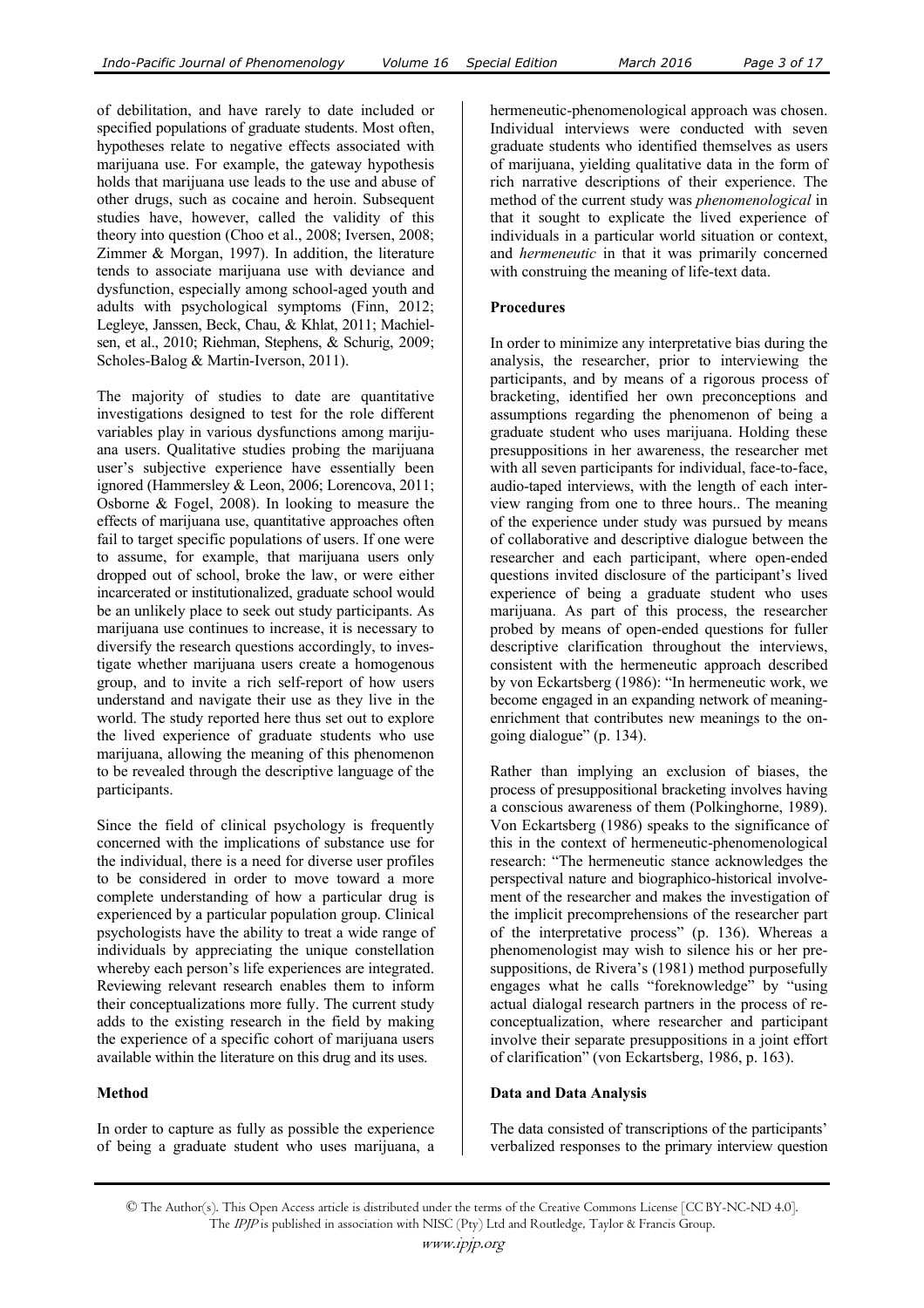– *What is your experience of being a graduate student who uses marijuana?* – as elaborated in response to a series of unstructured, open-ended follow-up questions designed to further draw out the essence of the focal experiential phenomenon.

According to de Rivera's (1981) hermeneutic method, data analysis begins at almost the same moment that the data is gathered, since the conceptualizations that emerge in dialogue are immediately focused on and clarified between the researcher and the participant. The steps of the data analysis which follow represent a fusion of the analytic steps offered by a number of influential research phenomenologists. Fundamentally, the phenomenological intent in data analysis is to "allow the data to speak for itself" (Stevick, 1971). With this in mind, the following steps were followed to analyze the interview transcripts:

- 1. Read and listen to the interview data, so that a general impression or gestalt of each participant's experience can begin to form within the researcher (Colaizzi, 1978; Hycner, 1985; Polkinghorne, 1989).
- 2. Extract significant terms and statements from each interview transcript (Colaizzi, 1978; Stevick, 1971; van Kaam, 1959).
- 3. Identify units of meaning within the significant terms and statements, eliminating those that appear to depart from the research question; convert the meaning units to psychological language (Colaizzi, 1978; Hycner, 1985; Polkinghorne, 1989; van Kaam, 1959; von Eckartsberg, 1986).
- 4. Group meaning units into general theme categories for each transcript, test their validity by applying categories to other transcripts at random, and expand the category descriptions accordingly (Colaizzi, 1978; Polkinghorne, 1989; van Kaam, 1959; von Eckartsberg, 1986).
- 5. Identify exclusive and recurring themes across transcripts and synthesize them into a comprehensive description of the phenomenon (Colaizzi, 1978; Hycner, 1985; van Kaam, 1959).

These steps were designed to identify the essential meaning structure of the focal phenomenon. Giorgi (1986) reflects as follows on the spirit of examining linguistic data:

> Descriptions contain words and sentences that are capable of depicting a situation as it exists for the experiencer. Words, or more accurately, sentences, are conveyers of meaning. Linguistic meaning, a mode of conscious expression, presupposes and extends the labour of consciousness begun by

prelinguistic presences ... . Generally speaking, it is the act of speech (writing) that expresses meaning and the act of hearing (reading) that detects it. (p. 19)

In steps 3 and 4 above, the researcher was mindful of Colaizzi's (1978) dictum that "the researcher must go beyond what is given in the original data and at the same time, stay with it" (p. 59). Ideally, this process of conversion to psychological language occurs as if the participants' words were simply being translated into another language, with the essential meaning and integrity of their experience preserved (Polkinghorne, 1989). The data analysis ended with the synthesis in step 5 of the common and unique themes identified into a comprehensive description of the phenomenon investigated. The findings that emerged are presented and discussed in the following sections.

## **Results**

The analysis of the interview data revealed five main themes essential to the experience of being a graduate student who uses marijuana: (1) stereotype, stigma, and secrecy, (2) openness, acceptance, and community, (3) self-care and self-reflection, (4) reciprocal shaping, and (5) identity and persona. Summaries of the themes are first presented, followed by a further description and discussion of each.

### **1)** *Stereotype, stigma, and secrecy*

- Being a graduate student who uses marijuana is an inherent contradiction due to opposing stereotypes and assumptions.
- Stereotype, stigma, and secrecy lead to a struggle with feelings of discomfort, resistance, and a sense of ownership in respect of marijuana use.
- Stereotype and stigma are mediated by comparing marijuana to alcohol.
- Secrecy is maintained due to legal stigma or risk of drug-testing.
- Stereotype and stigma lead to secrecy about marijuana use in order to avoid being judged or devalued as a graduate student.
- Stereotype, stigma, and secrecy are mediated by regional acceptance of marijuana.
- Personal stereotype and stigma align with societal assumptions.

### **2)** *Openness, acceptance, and community*

• Feelings of surprise, relief, comfort, or friendship

© The Author(s). This Open Access article is distributed under the terms of the Creative Commons License [CC BY-NC-ND 4.0]. The IPJP is published in association with NISC (Pty) Ltd and Routledge, Taylor & Francis Group.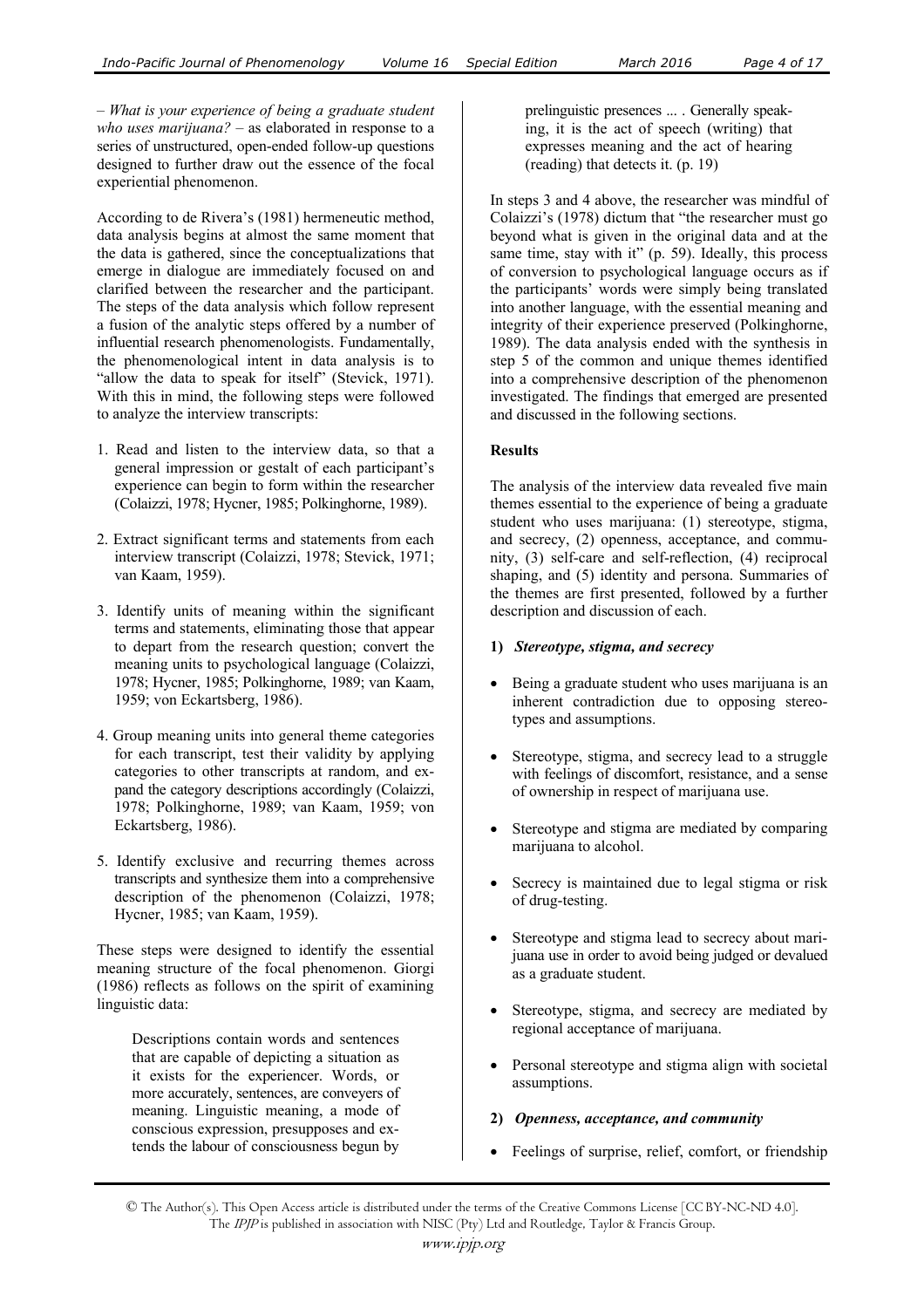result from discovering other graduate students who use marijuana.

- Openness, acceptance, and community lead to a general sense of validation and reinforcement.
- Openness about marijuana use among fellow graduate students, faculty, or at school in general leads to a sense of acceptance and community.
- Graduate students relate and look up to advanced students and mentors who also use marijuana.

## **3)** *Self-care and self-reflection*

- Marijuana leads to states of altered consciousness, intuition, and self-reflection.
- Marijuana is used to facilitate relaxation and in order to cope with the anxiety and stress of graduate school.
- Marijuana facilitates creativity, recreation, and body-centred activities.
- Marijuana is used as medicine for physical selfcare.

### **4)** *Reciprocal shaping*

- Graduate student knowledge and experience shapes marijuana use.
- Graduate school schedule and workload shapes marijuana use.
- Marijuana use is kept separate from certain academic activities.
- Marijuana use enhances and complements academic performance and professional development.
- Graduate students who use marijuana are proud of their high academic performance.

### **5)** *Identity and persona*

- Graduate students resist over-identification with persona in order to preserve marijuana use among other aspects of identity.
- Identity and persona must be divided as a graduate student who uses marijuana.
- A rigid separation of identity and persona is uncomfortable, impersonal, or impossible.

# **Stereotype, Stigma, and Secrecy**

Certainly the most prominent theme was the interrelatedness of stereotype, stigma, and secrecy. It is significant that each participant dedicated a considerable portion of his or her narrative to describing and exploring stereotype, stigma, and secrecy as part of his or her experience. Sue and Sue (2008) defined stereotypes as "rigid preconceptions we hold about *all* people who are members of a particular group … without regard for individual variations. The danger of stereotypes is that they are impervious to logic or experience" (p. 154). Stigma is defined as a "mark or sign of disgrace or discredit" (Swannell, 1980, p. 582), and stigmatization as "a negative social response to a perceived flaw that involves mechanisms such as labelling, stereotyping, separation, and discrimination" (Palamar et al., 2012, p. 243). In essence, these words embody the frustration, fear and defensiveness among the participants as they navigate the experience of being graduate students who use marijuana within the conceptual limitations imposed by not only society, but by academic institutions and fields of study, and, in many cases, by their own personal conventions. Examples of the participants' words regarding each of seven sub-themes follow.

• **Being a graduate student who uses marijuana is an inherent contradiction due to opposing stereotypes and assumptions.** 

*The assumption of marijuana using is you're lazy and you're unmotivated and you're never going to go anywhere. And I would say the assumptions for graduate students are* [that] *graduate students don't do drugs. They're focused … marijuana using is for losers basically*.

*We're hitting a very interesting duplicity between the … socially endorsed view of what it is to be a marijuana user and then the socially endorsed view of what it is to be a graduate student 'cause you're right, there is a straight-laced persona that people give to graduate students*.

• **Stereotype, stigma, and secrecy lead to a struggle with feelings of discomfort, resistance, and a sense of ownership in respect of marijuana use.** 

*So it's that negotiation process between being like "Oh this is awkward. I'm trying to become a doctor and I shouldn't do these sorts of things". And then also being like "Oh I am who I am and my experiences helped inform how I can help". So, as a third-year student now … I feel slightly more comfortable about who I am and that being an asset*.

<sup>©</sup> The Author(s). This Open Access article is distributed under the terms of the Creative Commons License [CC BY-NC-ND 4.0]. The IPJP is published in association with NISC (Pty) Ltd and Routledge, Taylor & Francis Group.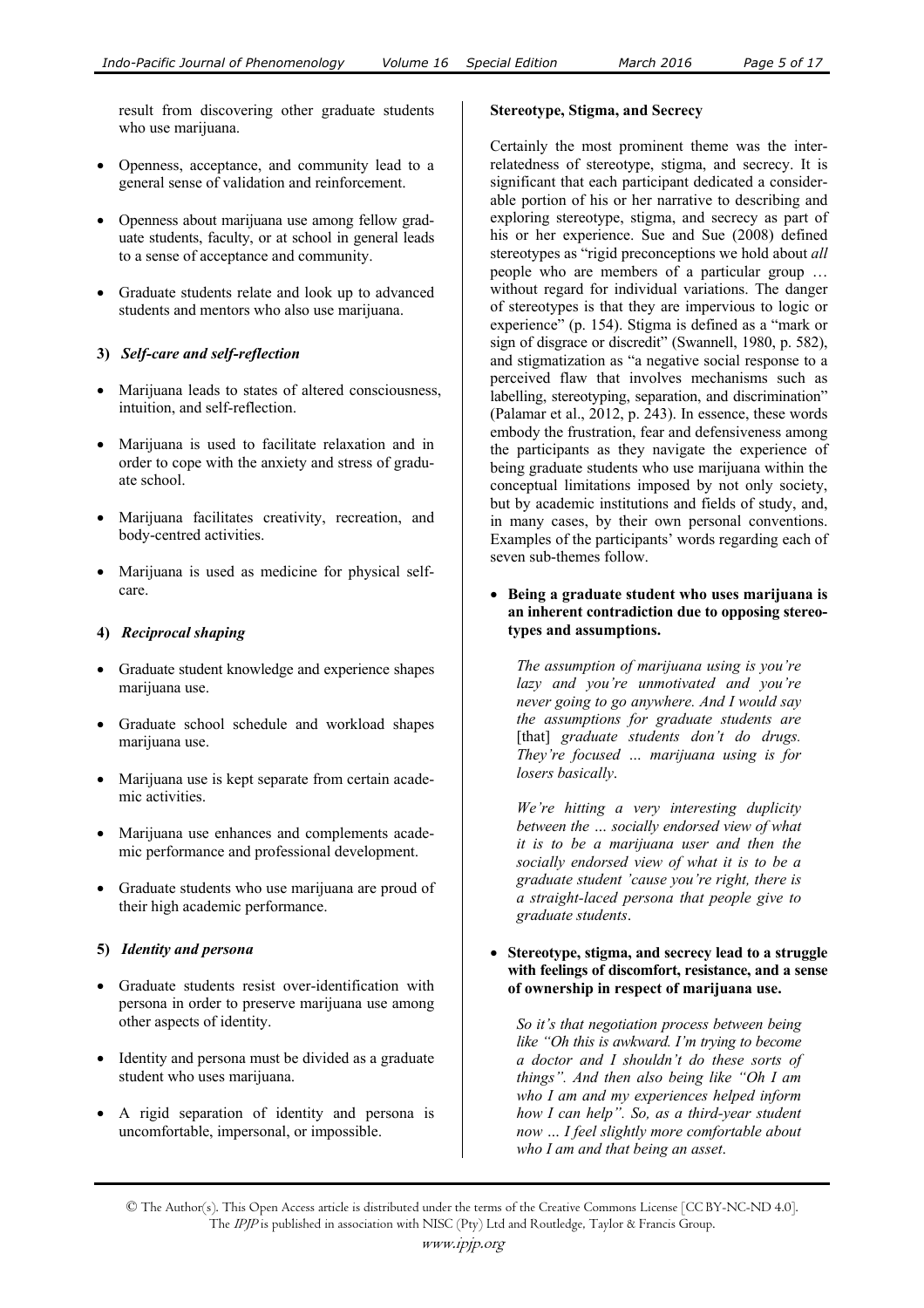*Part of my vocalizing of this is to minimize the extent of that secret life 'cause I don't like living with it … I'm going to own the actions I do … because it doesn't make sense that I should have to hide part of me for you*.

#### • **Stereotype and stigma are mediated by comparing marijuana to alcohol.**

*I've gone to so many talks and conferences where … in order to keep people interested in your very esoteric kind of boring talk and also keep the pharmaceutical companies happy that you're mentioning their drug, you have to wine and dine 'em … . And amongst other doctors, here we are having wine and going to these talks and sure, it probably is moderate use, but how many of these doctors are closet alcoholics that are just highly functioning?*

*One of the things that has kind of bothered me about grad school is that a lot of the social activities revolve around drinking … some of the social events that are sponsored by the school will be like "First beer's on the school of public health!" … on a broad scale alcohol consumers cause a lot more selfdestruction and larger destruction than people that are smoking weed*.

#### • **Secrecy is maintained due to legal stigma or risk of drug-testing.**

*I do think about certain positions. Would I be drug-tested? Does it matter if I have a medical marijuana card? I worry about, I guess, just those kinds of things that are going to stop me, prevent me from doing something. It's not like I feel like I should stop smoking because that's the professional thing to do. ... I just feel like it is unfortunate that there are these constraints that will probably at some point make me have to not do this thing that helps me, you know*.

*There's always some stuff that people are private about or want to keep private or feel like they shouldn't share and I'm not really conscious of a lot of those things. The only one that's kind of obvious is the marijuana use because that's considered illegal*.

### • **Stereotype and stigma lead to secrecy about marijuana use in order to avoid being judged or devalued as a graduate student.**

*Just as a graduate student in general I feel like it's something I have to hide. Um, I feel*  *like it's not something you could admit and talk about with anyone because there is this persona that I have to represent*.

*There is a certain barrier to entry in terms of telling someone, "Yeah, I smoke weed", because it's like you really (sigh) you can't go back … no one's going to un-hear that … because of a lot of stigmas that come with weed smoking*.

#### • **Stereotype, stigma, and secrecy are mediated by regional acceptance of marijuana.**

*It's not like we're in graduate school in Texas … we're in the Bay area. We're in such a liberal place … I think medical marijuana is really accepted in this area definitely and recreational usage is to some extent as well*.

### • **Personal stereotype and stigma align with societal assumptions.**

*Busy people don't use marijuana every day, I think, is a value that's out there … I probably harbour a little bit of that value judgment but I'm aware people function in different ways*.

### **Openness, Acceptance, and Community**

In contrast to the predominantly oppressive themes of stereotype, stigma, and secrecy, another important aspect of the participants' experience was the desire and search for openness, acceptance, and community as a graduate student who uses marijuana. A number discovered marijuana use among fellow students quite by surprise due to personal assumptions that marijuana had no place in graduate school, and others found faculty members who accepted or valued marijuana use. Participants also described a need to gain a sense of community by sharing marijuana use with other graduate students through either disclosure or practice, and many used humour and joy to animate stories about feeling a mutual sense of gratitude and connection with other users. Examples of the participants' words regarding each of three subthemes follow.

#### Feelings of surprise, relief, comfort, or friend**ship result from discovering other graduate students who use marijuana.**

*I had a little gathering at my house … one of the classmates, like, just asked me if I wanted to smoke and rolled up a joint and I was like "Wow, this is great", and he was one of the more conservative people that I had met and he really opened up and it was a really nice bonding experience … so we all became really close as a class*.

<sup>©</sup> The Author(s). This Open Access article is distributed under the terms of the Creative Commons License [CC BY-NC-ND 4.0]. The IPJP is published in association with NISC (Pty) Ltd and Routledge, Taylor & Francis Group.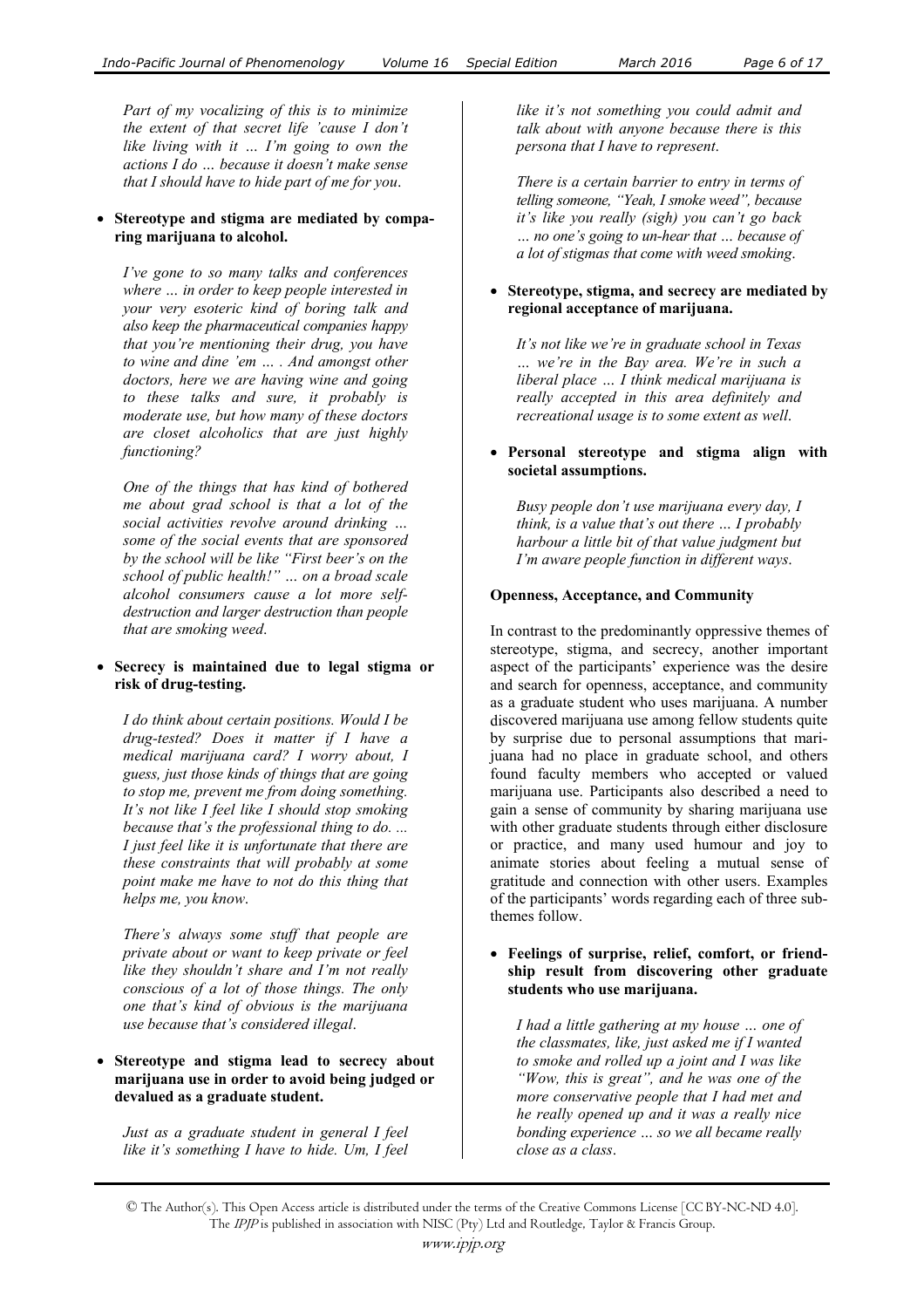*That's your support system in graduate school, your cohort. And feeling close to them, that's all you have. That's your mental sanity. So it's drastic, I think, to have good relationships with them and smoking with them has brought us together so much. Being open about it is so important*.

### • **Openness, acceptance, and community lead to a general sense of validation and reinforcement.**

*I just feel like it's more acceptable here and it's changed the way I see professionals … just that everyone's human and I use this as a tool. Why can't anyone else use this as a tool?*

#### • **Openness about marijuana use among fellow graduate students, faculty, or at school in general leads to a sense of acceptance and community.**

*I've had one professor that I've smoked marijuana with and that was really interesting and exciting … . I think everyone was inside smiling 'cause I think there's some aspect of wanting to associate with your professors beyond just the academic level … once you've broken that barrier with marijuana then you can really be honest and talk about other things*.

*Being able to be open especially with professors about marijuana use changes really the entire aspect of the classroom … . Just to know that everyone supports you no matter if you use marijuana or not is just a really good feeling … not constantly having to hide that part of myself*.

# **Self-Care and Self-Reflection**

A third theme featured the role of marijuana use in cultivating self-care and self-reflection as a graduate student. Participants spoke of the need for recreation, creativity and unstructured time in order to sustain the rigour and endurance required to meet the academic demands as graduate students. In a number of cases, marijuana was used to structure a separation from academic roles in order to nurture the extracurricular self and related activities. For others, self-reflection ultimately fuelled both academic performance and professional identity, which will be further addressed in the following section. Examples of the participants' words regarding each of three sub-themes follow.

### • **Marijuana leads to states of altered consciousness, intuition, and self-reflection.**

*I think it's also helpful for me to think of using marijuana as a way to bring out different* 

*ways of thinking or being … especially using it as a tea, I've felt more in my body and I've felt more intuitive about certain things, or at least I'm operating more in that way than I am normally. So for me that underscores using marijuana as an experience of being myself.*

*What's really focused on this year is to understand who we are as people because we have to understand ourselves as therapists … that way of thinking is, like I said, thinking outside of the box, revealing you to yourself … . And when I smoke weed, that's what it does, it opens my mind to who I really am*.

• **Marijuana is used to facilitate relaxation and in order to cope with the anxiety and stress of graduate school.** 

*And I think one of the main reasons why I've continued to use it is that I'm kind of a, I wouldn't say a Type A person, but I tend to work very long hours and kind of get very engrossed in my work and it's a nice way to kind of force myself to take a breather and relax and stop working for the night*.

### • **Marijuana facilitates creativity, recreation, and body-centred activities.**

*I think it also kind of opens up another side of my mind and my heart that allows me to turn off the analytical brain and turn on the creative brain and get grounded. … I feel like if I didn't use marijuana, you know, I'd just feel guilty looking at my guitar or I'd feel guilty looking at my paintbrushes. … But the marijuana is just the first step toward allowing myself to do other things … it's a very creative vehicle*.

*I write a lot academically now but I used to write so much more just for myself … and that's one of the things I notice now when I smoke is I get hit with "OK, I want to write". So I write in my journal … when I'm sober it's like "Well, if I'm going to write, I might as well be writing this essay!"* 

# **Reciprocal Shaping**

Another theme central to the experience of being a graduate student who uses marijuana was that of reciprocal shaping, an interactive dance of sorts in which, while graduate school informed and influenced marijuana use, marijuana use was simultaneously adapted and incorporated into being a graduate student. Participants explained how their understanding of marijuana use was influenced by knowledge attained

© The Author(s). This Open Access article is distributed under the terms of the Creative Commons License [CC BY-NC-ND 4.0]. The IPJP is published in association with NISC (Pty) Ltd and Routledge, Taylor & Francis Group.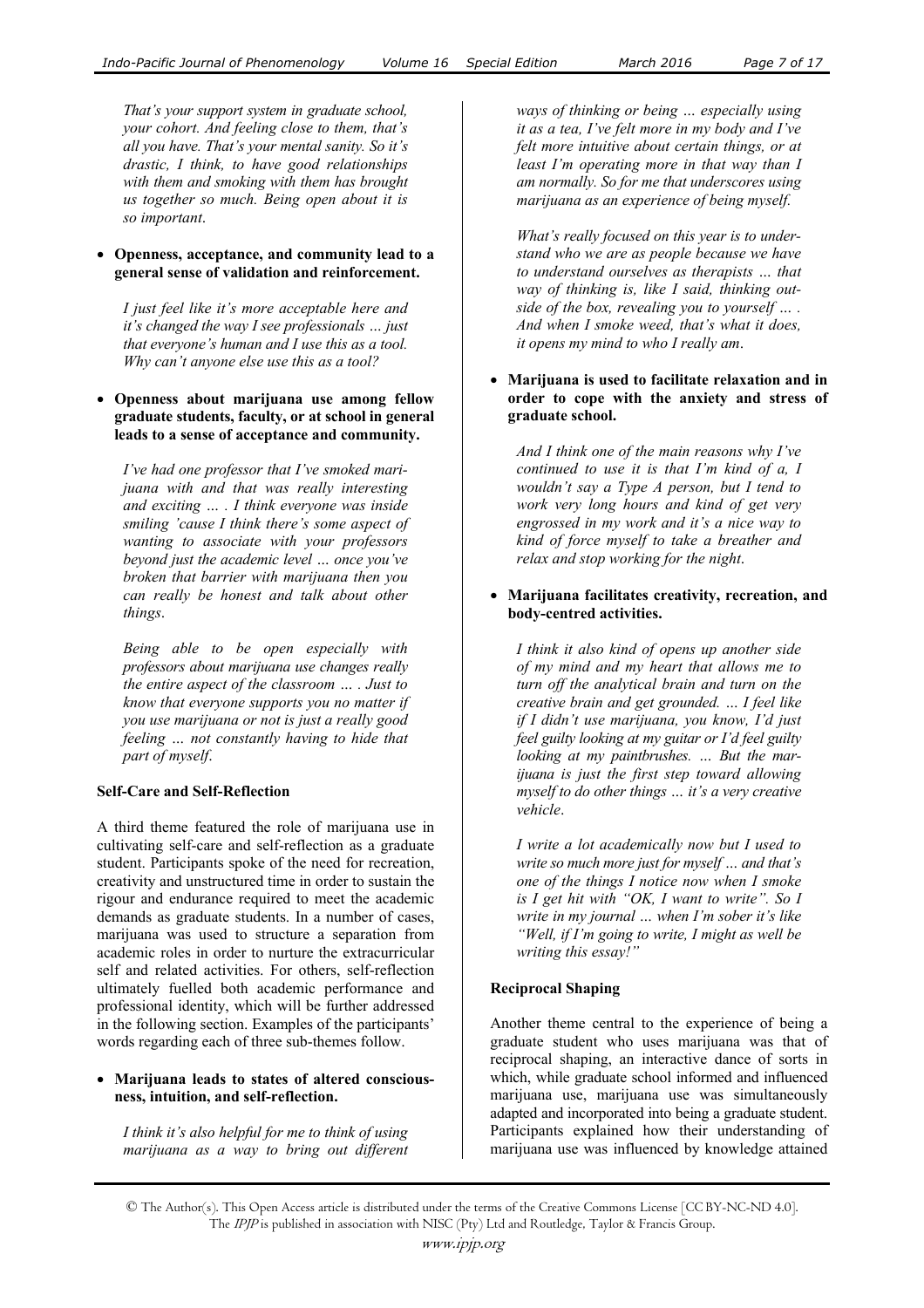and demands met as graduate students, and in many cases the meaning and application of knowledge was informed or enriched by marijuana use. While most participants specified that they did not use marijuana before or during academic activities, some participants used marijuana with the deliberate intent to enhance academic performance while under the influence, or as a psychological exercise which could be referenced later in the classroom while sober. Several displayed a sense of pride in their personal ability to be a highperforming graduate student and still use marijuana. Overall, and in the case of each participant as an individual, marijuana was perceived as having enabled personal or professional development over time. Examples of the participants' words regarding each of five sub-themes follow.

#### • **Graduate student knowledge and experience shapes marijuana use.**

*And then as a graduate student, too, you start to learn about the diagnostic criteria for dependency and you're like "Well, I don't know … I do spend a lot of time trying to access this", or you know, you have those questions*.

*The most interesting thing so far about being a graduate marijuana user is, um, is actually the self-discovery process of really, I'm still trying to figure out that limit of, like, how far I can push it … as a new marijuana user as well as a graduate student … new marijuana user meaning I'm still trying to figure out how this drug works*.

### • **Graduate school schedule and workload shapes marijuana use.**

*My use is so different than it was before … . Part of that has to do with time, not wanting to be stoned during school and needing time to study and read*.

*So I do set limits for myself and boundaries for myself … I know what's best for me. I know that I wouldn't do as well if I smoked twice as much, but I know the amount that I can smoke that would still enable me to do my work and hand it in on time and do well*.

#### • **Marijuana use is separate from certain academic activities.**

*I don't think the amount that I smoke now is going to change. Just like now I don't smoke before class, I'm not going to smoke before I see clients … that's my personal choice*.

# • **Marijuana use enhances and complements academic performance and professional development.**

*What's interesting is everybody says marijuana's a motivation-killer. When I am not motivated to write a paper or do something and I smoke, I will be much more able to do it ... . I don't know if it just puts me in a better mood, puts me in a different mind. … But it helps me in that way*.

*I think it's really important to have that reflective process ... . You can't lose yourself. You're going to be seeing and getting deep with so many people. You have to constantly reflect on your life and your experiences … my marijuana use has kind of weaved throughout within my classes because I'm* [emphatically] *so required to reflect and that is like a reflection-enhancement*.

### • **Graduate students who use marijuana are proud of their high academic performance.**

*I feel like my results are good enough where it's like, yes I'm a stoner but I'm a stoner with a 4.0. And I'm a stoner who came out with a 3.99 in an honour's programme in undergrad so it's like …. Really, get back to me when this is numerically a problem*.

# **Identity and Persona**

The last theme was identity and persona. Participants were included in the current study based on the simple criterion of identifying themselves as graduate students who used marijuana, and yet, during the conceptual encounter, many spoke to the delicate process of deciding to what degree they would identify themselves with the academic world, and to what degree their marijuana use mediated this deliberation. When addressing professional identity development, the idea of, and often the word, *persona* was incorporated in considering to what extent they could reveal themselves while also assuming expert roles.

In many cases, participants felt that they had somehow to split the identity or expression of self in order to accommodate conflicting assumptions about graduate students and marijuana users. For others, the ability to preserve marijuana use during graduate school validated that two allegedly incompatible ways of being could indeed converge, and that they could continue learning and striving for excellence without allowing vital and treasured parts of their life and identity to fall away in order to fit a stereotypical persona. Examples of the participants' own words regarding each of three sub-themes follow.

<sup>©</sup> The Author(s). This Open Access article is distributed under the terms of the Creative Commons License [CC BY-NC-ND 4.0]. The IPJP is published in association with NISC (Pty) Ltd and Routledge, Taylor & Francis Group.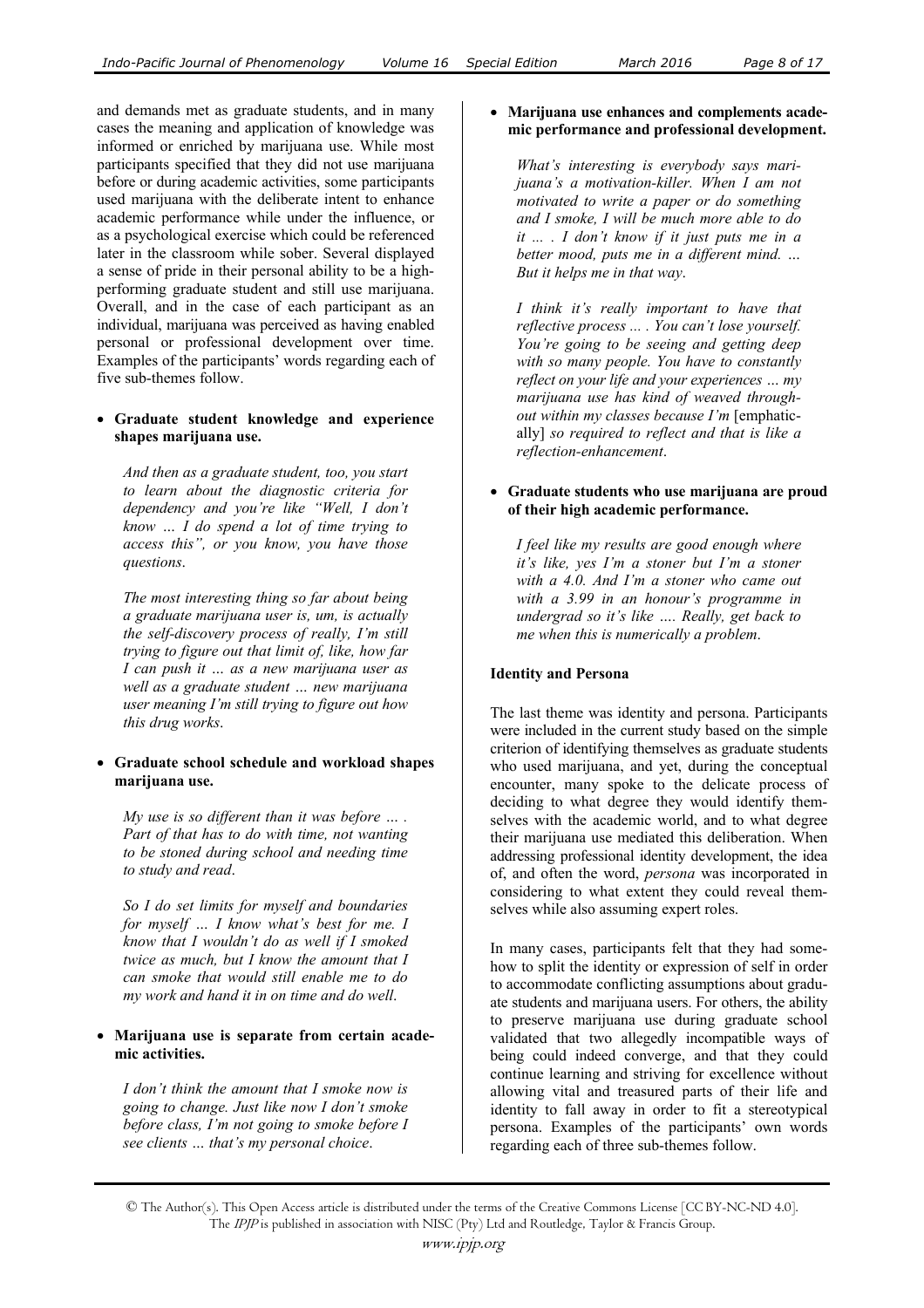### • **Graduate students resist over-identification with persona in order to preserve marijuana use among other aspects of identity.**

*It's something about myself that I feel happy about … so that fits into the idea of like "Oh I don't want to give up too much of myself. This is something I can hold on to"*.

*I've tried to keep some perspective on who I was before and how that can fit into also being a student again … there's an incredible amount of variation in how people are approaching school and how much they're allowing school to be their identity … . There are a lot of things that I gave up to be here and so I'm trying to find ways to incorporate some of those … that's the balance that's hard to attain*.

#### ▪ **Identity and persona must be divided as a graduate student who uses marijuana.**

*We have to learn or practise to make a distinction between asking people about their drug use and not talking about our own possible drug use 'cause it's not relevant or it's not professional … the fact that I use marijuana is part of who I am as a person but it's not part of who I am as a medical student interviewing a patient*.

*I certainly wonder about having a private practice if word gets out that this is something I engage in. Are people going to be like "Oh, I'm not taking my child to that potsmoking doctor", you know?*

### • **A rigid separation of identity and persona is uncomfortable, impersonal, or impossible.**

*Do you ever turn off your professional self? Are you just yourself all the time? Like how we talked about earlier, the compartmentalization of a professional self and a personal life … I honestly don't think it's possible to do that. I think inevitably they bleed into each other and you can only really truly be yourself*.

# **Unique Themes**

Certain themes emerged from the experience under study that were not characteristic of more than one participant. They are included here due to their both elaborate and central nature within their respective individual narratives. In the case of one participant, considerable energy during her interview was dedicated to the problem of how to define her marijuana use as a graduate student. Even though she provided a medical rationale that her use effectively reduced physical and psychological symptoms and facilitated cognitive functions related to focusing and attention, there was also a sense of hesitation about her use of marijuana being regular. She explained that this was partially attributable to themes of stereotype, stigma, and secrecy, but largely because of critical messages within her field of study, given the use in clinical psychology of diagnostic criteria to classify symptoms of substance abuse and dependency. Throughout the interview, she vacillated between feeling shamed, pathologized, and uncertain as a marijuana user, and reminding herself of multiple ways in which the drug was both effective and essential to maintaining her functioning as a graduate student. The following excerpts are indicative of this unique theme:

*The majority of the time I'm thinking, "This is absolutely helping me. I would not be able to do what I do without this". You know, I do have some stomach issues that it really helps me with when nothing else does … . Also I don't really sleep without pot. I don't really eat without it … I know it's starting to sound like a dependency. But … it does help me with those things … I feel like it helps me to be functional more than taking away from my functionality*.

*It sounds weird because of all the social norms. "Marijuana helps me to be who I am", you know, what does that mean ... it even sounds weird to say out loud because of what people's perspectives are. But that's true in my mind*.

Also, from the same participant came a unique sense of her marijuana use being legally protected due to her having a medical marijuana card, whereas for all the other participants legal issues were closely connected with feelings of caution and guardedness:

*This is great that I'm in the Bay area where this is so readily available and legal now that I have my card … a few people were just telling me, "You shouldn't get your card. It's going to be on record". That doesn't bother me. It really doesn't, even in a job interview, if somebody asked me I would be honest at this point. You know, I have stomach issues. I've tried things. Nothing has ever helped me. This helps. You know, it doesn't bother me to talk about that … it's unfortunate, yeah, that there's the stigma around it. But I mean, I'm always open to talk about it*.

Unique themes also arose in another participant's descriptions of his experience. While he referred to his awareness of the legal constraints surrounding mariju-

<sup>©</sup> The Author(s). This Open Access article is distributed under the terms of the Creative Commons License [CC BY-NC-ND 4.0]. The IPJP is published in association with NISC (Pty) Ltd and Routledge, Taylor & Francis Group.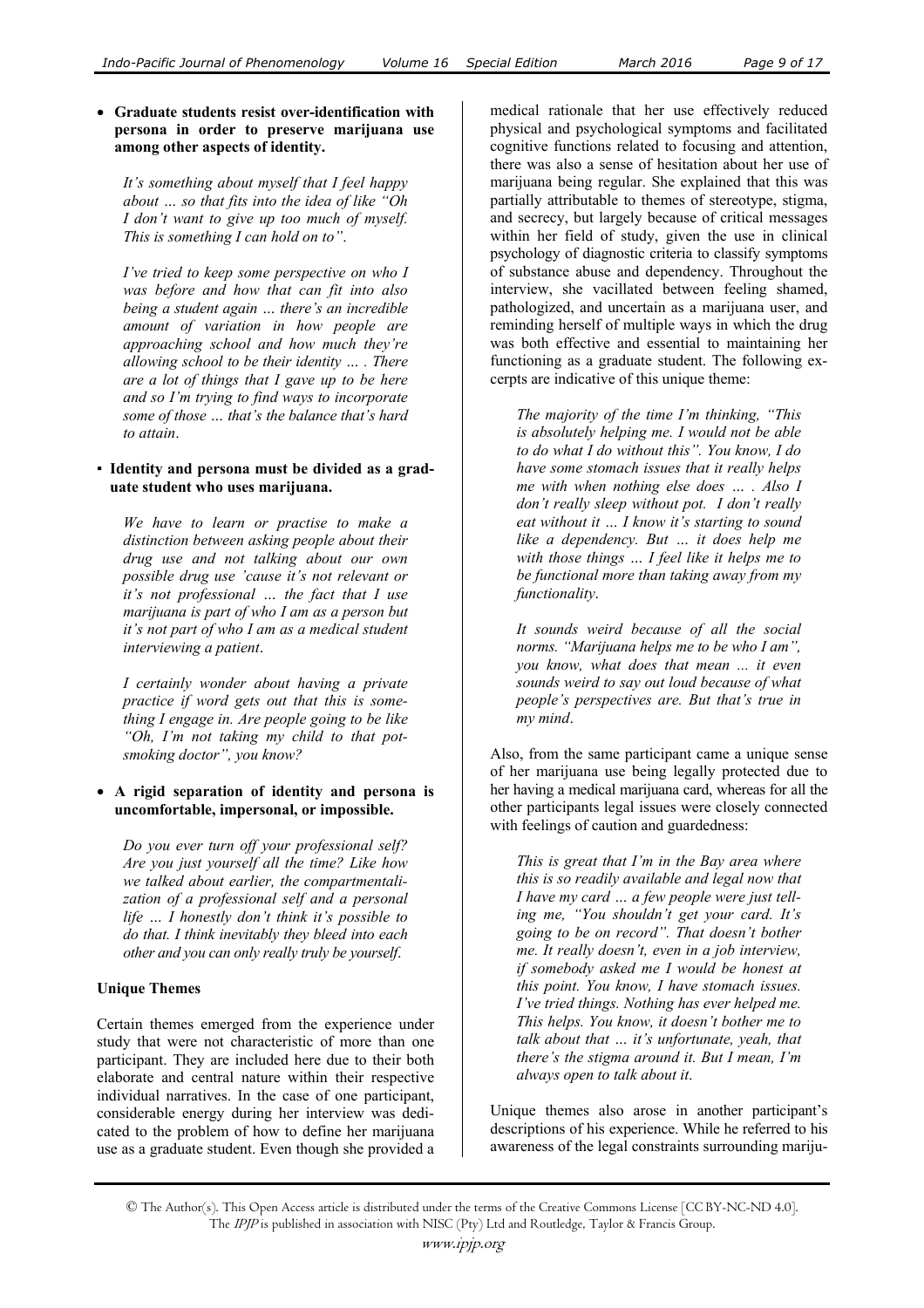ana, and of discordance between assumptions about marijuana users and graduate students, he portrayed a philosophical resistance to investing in these systems, and animated this exploration with expressions ranging from harsh rebuke to bare matter-of-factness. At one point, this participant and the researcher identified the concurrence of his being newly acquainted with both graduate school and marijuana, and he acknowledged that this impacted on his experience, especially with regard to reciprocal shaping. Yet, his unapologetic and unrelenting nonconformity remained attributed to his pre-existing personality and character. The nature of this participant's differentiation is wellrepresented by the following:

*Materialistic-based judgment ... I've never understood it. I consider it a defect … I only loosely anticipate people's judgment on the way I comport and present myself … I've been sternly talked to so many times by so many different people about cursing in public all the time and being rough around the edges that, like, I don't know what's going to offend you first … my general disposition … or the fact that I smoke weed*.

*And I am completely, as far as I'm concerned, completely responsible, in fact, thoughtful about the way I use this illicit substance ... I'm not going to kowtow to the legally endorsed moral powers-that-be that throw such weight against something that's really f'-in' innocent*.

### **Discussion**

The experience of being a graduate student who uses marijuana is a dynamic, delicate and ongoing process of negotiation between messages from the academic community and larger society, and an inner sense of self and well-being. A rationale for marijuana use is often developed in order to promote understanding by both self and others as a graduate student. The experience is heavily influenced by the degree to which regional marijuana norms and the academic culture are mutually acknowledged or tolerant of one another, and activates a sense of uncertainty and secrecy in order to protect against judgment, disapproval, or legal consequences.

At the same time, the experience involves a search for meaning and validation as a significant individual, one with both lofty goals and everyday needs. Once the limits and assumptions of society and academia are denied, there is still a desire for discovering what is true, valid, and positive about being a graduate student who uses marijuana. This yearning is partly appeased by discovering a community of academic peers who can relate to, accept, or tolerate that experience. While a supportive social network enables further differentiation from stereotypes, how to incorporate graduate school and marijuana use amidst a myriad of social messages is an open question and an ongoing search for existential homeostasis.

While the grouping of interrelated themes was part of the experience of each participant in some way, their articulation, expression, and description varied widely from individual to individual pursuant to the various topics of discussion. For example, while one participant exhibited a very calm and methodical manner while explaining that some level of privacy about marijuana use could be considered professional, another conveyed a vehement sense of disgust at the very idea that marijuana use or any other personal preference might be met with either judgment or intolerance. Yet other expressions suggested:

- that secrecy about marijuana use might add to the bonding process among fellow graduate student users;
- that inquiry about her personal use of marijuana led to feelings of shame and doubt, which were largely imposed by her family and society;
- a felt sense of being stereotyped while also sporting pride as a radical;
- marijuana use could be a highly social activity;
- marijuana was preferable for solitude;
- certain social activities could actually be awkward or strained under the influence.

Although not directly related to the main themes, other valuable disclosures were offered in the process of describing the experience. As marijuana users, the participants by no means formed a homogenous group. While some had used marijuana since adolescence, others had first tried it in college, and one participant emphasized that he was new to both marijuana use and graduate school as a young adult. Another participant shared that her marijuana use was regular and usually daily, while most participants admitted to using once or twice a week at most. Only one participant classified marijuana use as medication for both physical and psychological symptoms that, when allowed to flare, interfered with her performance as a graduate student and her overall well-being as an individual.

Many participants referred to their families of origin in discussing how marijuana use might be shared, shamed, or hidden. While three participants described family members who negatively judged their marijuana use, with these relationships having suffered as a consequence, two stated that they comfortably used marijuana with family members, and two felt that members of their family had either abused or become

<sup>©</sup> The Author(s). This Open Access article is distributed under the terms of the Creative Commons License [CC BY-NC-ND 4.0]. The IPJP is published in association with NISC (Pty) Ltd and Routledge, Taylor & Francis Group.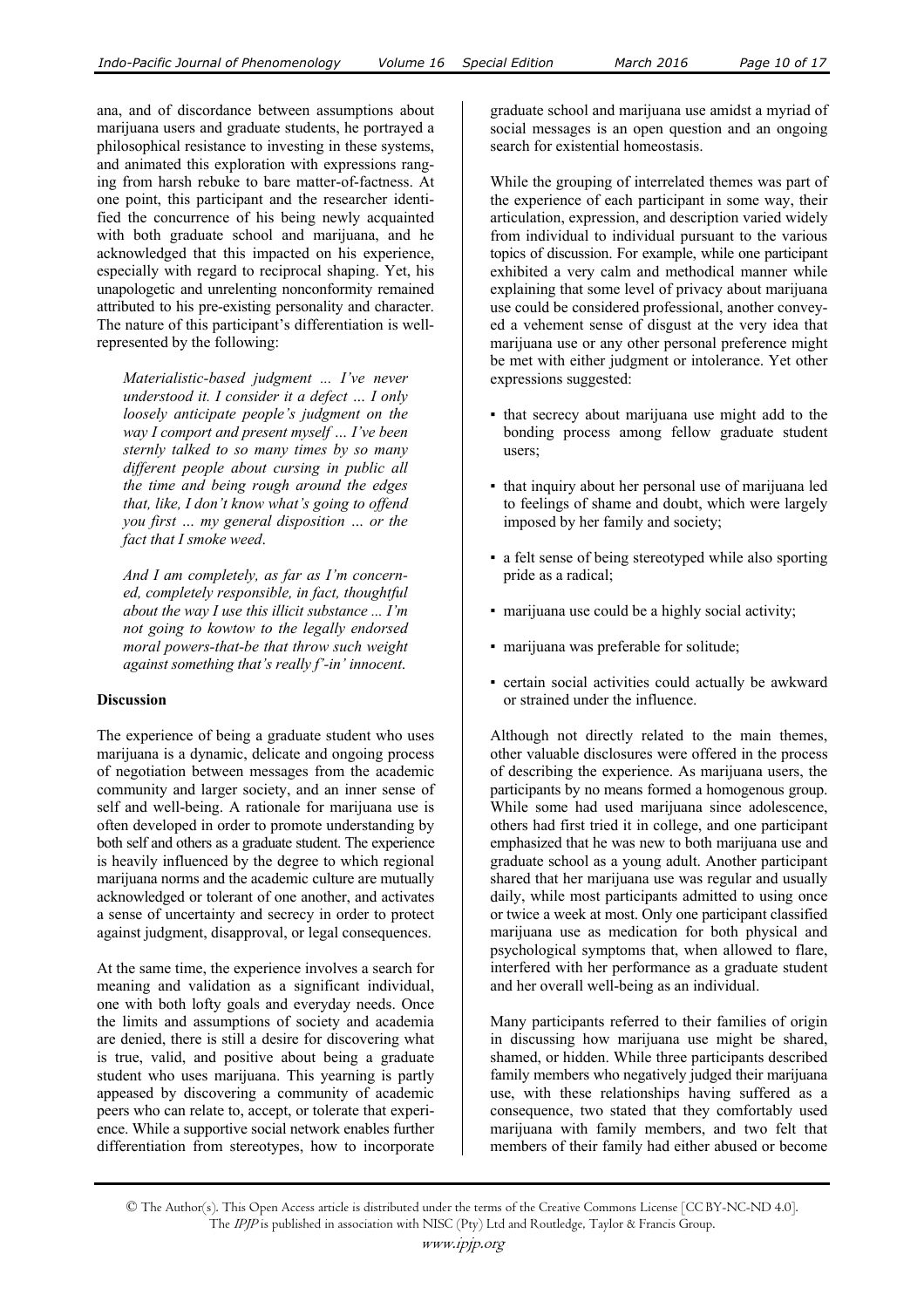dependent on marijuana. In all of these cases, family history and experiences were highly salient to the participants' own process of deciding how they would bring marijuana into their lives as graduate students.

# **Relation of Findings with the Existing Literature**

The findings of the current study are consistent with findings of previous studies reported in the literature. While discussing marijuana, several participants also mentioned their use of other substances such as hallucinogens, and although it is unclear whether the ordering of their use would align with the gateway hypothesis, the correlation of marijuana and other illegal drug use has been demonstrated (Choo et al., 2008; Kandel & Faust, 1975; Lessem et al., 2006). Patterns of marijuana use varied greatly between the participants, although a number referred to having initiated marijuana use during adolescence, which is in line with data from the Harvard surveys (Gledhill-Hoyt, Lee, Strote, & Wechsler, 2000).

Participants highlighted the influence of stereotype and stigma in deciding whether to disclose marijuana use, which is congruent with the reports that have validated the role of social norms in self-reported use among youth (Keyes et al., 2011). Whereas marijuana use over time has been associated with negative educational outcomes such as lower academic performance and achievement (Fergusson et al., 2003; Lynskey et al., 2003), participants' use may or may not in fact have had an impact in these regards, especially given, in the case of the present study, the participants' acceptance and enrolment in graduate school.

Most participants in the current study advocated a rigid separation between marijuana use and certain academic activities. This is consistent with Rosenberg et al.'s (2008) report that school-related abstinence from marijuana has been observed among university students. A number of the participants referred to the facilitative role of marijuana in creativity, relaxation, and self-reflection, these factors being among other positive experiences of marijuana use previously identified among university students and other adults (Hammersley & Leon, 2006; Osborne & Fogel, 2008).

A majority of participants described how they used marijuana to reduce academic or other stressors. In this regard, coping-oriented motives for marijuana use have been suggested and demonstrated among youth and adult populations (Bonn-Miller et al., 2008; de Dios et al., 2010; Marmorstein et al., 2010). Three participants specified that they used marijuana to target anxiety or post-traumatic stress symptoms. This is consistent with previous reports of both recreational and medical marijuana use for anxiety and/or PTSD (Bonn-Miller, Vujanovic, Boden, & Gross, 2011; Bowles, 2012).

Two participants specified that, in their experience, marijuana had proven preferable to other medications for effectively treating physical symptoms while also having fewer unwanted side effects. This preference is congruent with the finding of the extensive study by Reinarman, Nunberg, Lanthier, and Heddleston (2011) that a high number of medical marijuana patients had resorted to marijuana after having tried other medications without relief.

Participants also described an expectation that marijuana use would lead to relaxed and altered states of consciousness. The role of user expectations has been explored by others (Metrik, Kahler, McGeary, Monti, & Rohsenow, 2011; Simons et al., 2006). All the participants discussed marijuana's illicit status, and several provided a rationale for the legalization of this drug. The literature has shown support among both users and non-users for the legalization and destigmatization of marijuana (Lipp et al., 1971; Palamar et al., 2012; Seiden et al., 1975; Trevino & Richard, 2002). Participants also identified their hesitation to be open about their marijuana use as motivated by the drug's illegal status; secretiveness about marijuana use has been demonstrated among university students since the mid-1960s (Schaps & Sanders, 1970).

Statements of the participants also mirrored previous findings that targeted graduate student populations. Most indicated caution regarding possible overuse of marijuana, usually in service of academic performance or overall health and well-being, and disapproval of regular marijuana use has been shown among medical students (Boniatti et al., 2007). Four participants highlighted financial concerns as a source of stress affecting their decision to purchase and use marijuana, which is in line with Stallman's (2010) identification of the role of finances as influential in overall psychological distress reported by graduate students. Consistent with the views of several participants who discussed the social and spiritual aspects of being open about marijuana use and feeling supported by those in their immediate academic community, the protective role of cohort socialization and an overall supportive social network among graduate students has been emphasized by Calicchia and Graham (2006) and Longfield, Romas, and Irwin (2006).

### **Research Implications**

Although there are many studies that focus on the negative impact of marijuana use, in comparison there are few studies reported in the literature that have investigated the experience, identity, or other unique characteristics of marijuana users. Given the sociopolitical aspects of marijuana's history in the United States, it is arguable that researchers may also be influenced to some degree by contemporary negative social constructs with regard to the use of marijuana.

<sup>©</sup> The Author(s). This Open Access article is distributed under the terms of the Creative Commons License [CC BY-NC-ND 4.0]. The IPJP is published in association with NISC (Pty) Ltd and Routledge, Taylor & Francis Group.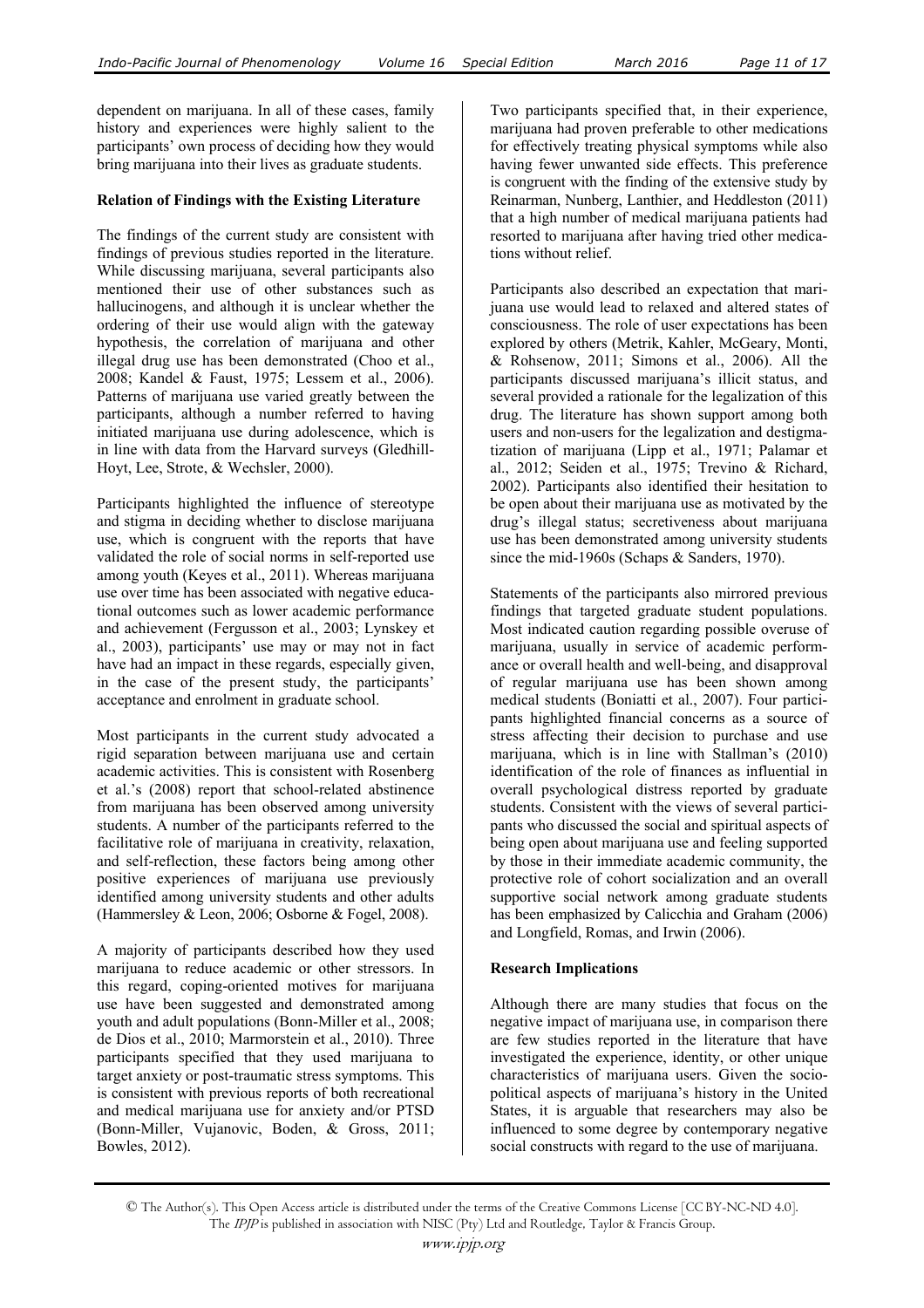The findings of the current study indicate that a number of protective, prosocial and functional aspects of marijuana may motivate its use among graduate students. Future investigations focusing on selected populations of marijuana users might illuminate other nonpathological, healing, and helping qualities of this drug when it is not abused. While research studies have most often favoured topics involving measurable dysfunction and maladjustment, researchers have to date neglected to look at marijuana use within populations where functionality, performance and achievement are relatively high. This may in part be because the response rate for studies of this kind is low given that marijuana use is illegal in most states. Additional research questions regarding the role of stereotype, stigma, and secrecy, and the relationship of these factors to issues of legality and social tolerance, are ripe for the asking with regard to marijuana use and other "closeted" behaviours and practices. Researchers might investigate how disapproval leads not only to certain behaviours, which has often guided topics in social psychology, but also to certain feelings and experiences, such as shame, isolation, paranoia, and marginalization.

Future research questions related to the graduate student population might seek to understand how academic goals inform and influence other aspects of their identity and well-being, whether and to what degree they identify with their programme of study, and how graduate school may have otherwise altered the way they live. Other studies might address the prevalence and patterns of marijuana use, the effects

of academic stress, or the incidence of either anxiety or more complex psychiatric symptoms among graduate students.

### **Clinical Implications**

The psychological impact of suppressed or forfeited experiences may be a focal point for clinicians as they work with individuals who struggle with feeling unacceptable, isolated, or invisible, especially while under pressure or expectation to perform at a high level. Given the symbolic and facilitative role that marijuana played for many participants in respect of their identity, extracurricular enjoyment, and selfcare, clinicians may also wish to explore the meaning of marijuana use as part of their case formulation before deciding whether such use is pathological or to what extent it will be a focus of treatment. Given the collaborative and co-creative nature of conceptual encounter within the framework of the hermeneuticphenomenological research method, clinical psychologists might consider a similar approach to using the psychotherapy session as a meaning-making space, especially toward building a therapeutic alliance. More broadly, the current study revealed the presence of stereotype and assumption, even among the participants themselves, and how this influenced both the individual and his or her collegial relationships and professional identity development. This finding is of use to the field of clinical psychology, insofar as personal bias and presuppositions among professionals may influence their relationships with organizations, colleagues, and their clientele.

### **Referencing Format**

Garner, E. (2016). A phenomenology of marijuana use among graduate students. *Indo-Pacific Journal of Phenomenology*, *16* (Special Edition: *Contemporary Phenomenological Research on Key Psychotherapeutic Issues*), 17 pp. doi: 10.1080/20797222.2016.1164997

### **About the Author**

*Dr Emily Garner American School of Professional Psychology Argosy University, San Francisco Bay Area*  E-mail address: misspsyche@hotmail.com



Dr Emily Garner is a licensed clinical psychologist and graduate of the Clinical Psychology (PsyD) programme at the American School of Professional Psychology in Alameda, California. Also credentialed as a Health Service Psychologist, Dr Garner

currently works at a rural health clinic in Lake County and a college counselling centre in the Napa Valley area. Using a variety of modalities such as hypnotherapy, CBT, and existential psychotherapy, her goal is always to treat the whole person by first honouring his or her lived experience of being in the world. By working to further integrate physical and behavioural health services, Dr Garner hopes to help illuminate and reduce the stigma surrounding mental illness and its treatment. She currently lives in Oakland with her partner of nine years and their cat.

<sup>©</sup> The Author(s). This Open Access article is distributed under the terms of the Creative Commons License [CC BY-NC-ND 4.0]. The IPJP is published in association with NISC (Pty) Ltd and Routledge, Taylor & Francis Group.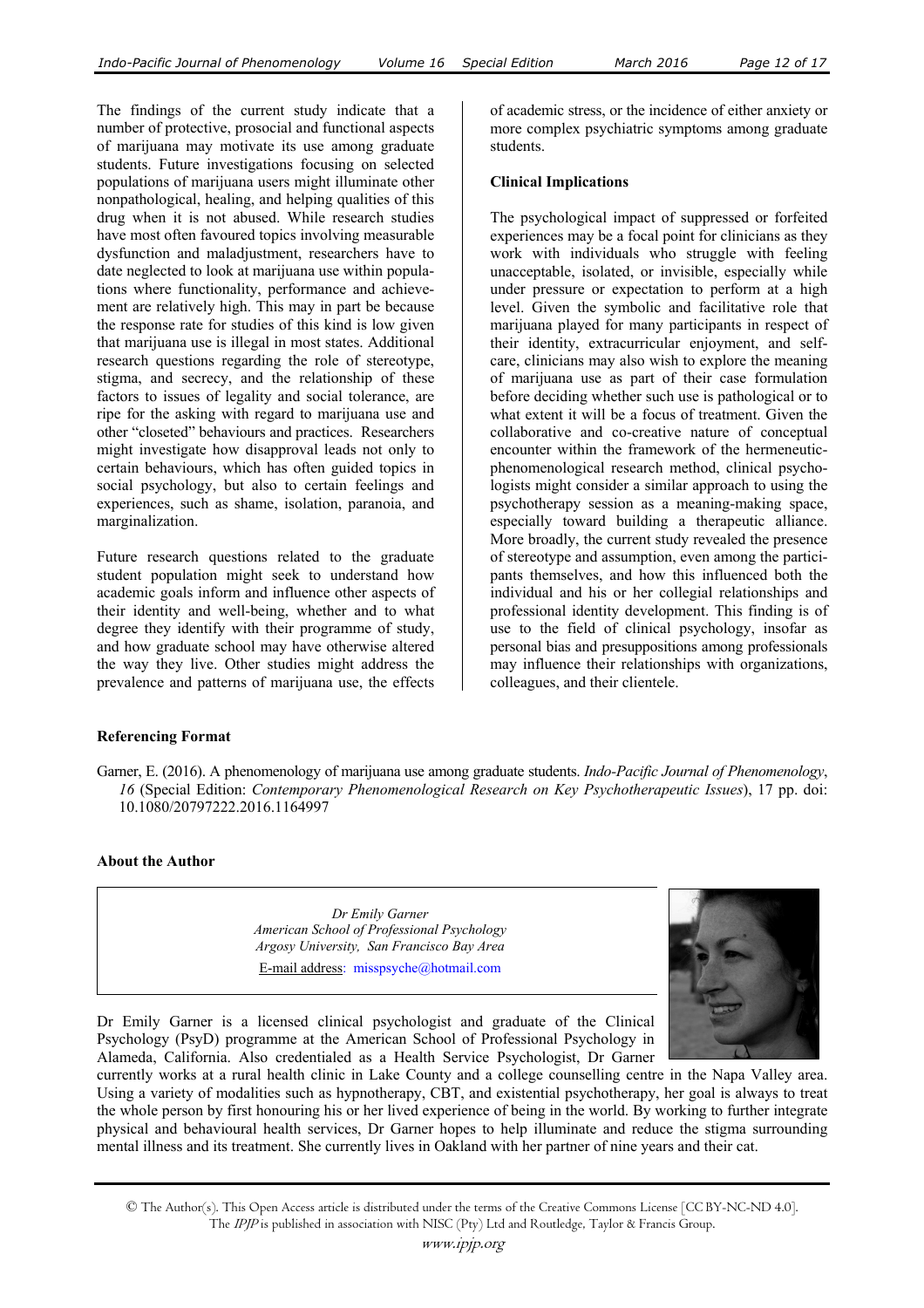#### **References**

- Agrawal, A., Lynskey, M. T., Hinrichs, A., Grucza, R., Saccone, S. F., Krueger, R., Neuman, R., Howells, W., Fisher, S., Fox, L., Cloninger, R., Dick, D. M., Doheny, K. F., Edenberg, H. J., Goate, A. M., Hesselbrock, V., Johnson, E., Kramer, J., Kuperman, S., Nurnberger, J. I., Pugh, E., Schukit, M., Tischfield, J., Geneva Consortium, Rice, J. P., Bucholz, K. K., & Bierut, L. J. (2010). A genome-wide association study of DSM-IV cannabis dependence. *Addiction Biology*, *16*(3), 514–518. doi: 10.1111/j.1369-1600.2010.00255.x
- Boniatti, M. M., Zubaran, C., Panarotto, D., Delazeri, G. J., Tirello, J. L., Feldens, M. de O., & Sperotto, V. F. R. (2007). The use of psychoactive substances among medical students in southern Brazil. *Drug and Alcohol Review*, *26*(3), 279–285. doi: 10.1080/09595230701247715
- Bonn-Miller, M. O., Vujanovic, A. A., Boden, M. T., & Gross, J. J. (2011). Posttraumatic stress, difficulties in emotion regulation, and coping-oriented marijuana use. *Cognitive Behaviour Therapy*, *40*(1), 34–44. doi: 10.1080/ 16506073.2010.525253
- Bonn-Miller, M. O., Vujanovic, A. A., & Zvolensky, M. J. (2008). Emotional dysregulation: Association with copingoriented marijuana use motives among current marijuana users. *Substance Use & Misuse*, *43*(11), 1653–1665. doi: 10.1080/10826080802241292
- Booth, M. (2003). *Cannabis: A history.* New York, NY: Picador.
- Bowles, D. W. (2012). Persons registered for medical marijuana in the United States. *Journal of Palliative Medicine*, *15*(1), 9–11. doi: 10.1089/jpm.2011.0356
- Brook, J. S., Lee, J. Y., Finch, S. J., & Brown, E. N. (2010). Course of comorbidity of tobacco and marijuana use: Psychosocial risk factors. *Nicotine & Tobacco Research*, *12*(5), 474–482. doi:10.1093/ntr/ntq027
- Brook, J. S., Stimmel, M. A., Zhang, C., & Brook, D. W. (2008). The association between earlier marijuana use and subsequent academic achievement and health problems: A longitudinal study. *American Journal on Addictions*, *17*(2), 155–160. doi: 10.1080/10550490701860930
- Calicchia, J. A., & Graham, L. B. (2006). Assessing the relationship between spirituality, life stressors, and social resources: Buffers of stress in graduate students. *North American Journal of Psychology*, *8*(2), 307–320.
- Choo, T., Roh, S., & Robinson, M. (2008). Assessing the "gateway hypothesis" among middle and high school students in Tennessee. *Journal of Drug Issues*, *38*(2), 467–492. doi: 10.1177/002204260803800205
- Colaizzi, P. F. (1978). Psychological research as the phenomenologist views it. In R. S. Valle & M. King (Eds.), *Existential-phenomenological alternatives for psychology* (pp. 48–71)*.* New York, NY: Oxford University Press.
- Cox, R. G., Zhang, L., Johnson, W. D., & Bender, D. R. (2007). Academic performance and substance use: Findings from a state survey of public high school students. *Journal of School Health*, *77*(3), 109–115. doi: 10.1111/j. 1746-1561.2007.00179.x
- de Dios, M. A., Hagerty, C. E., Herman, D. S., Hayaki, J., Anderson, B. J., Budney, A. J., & Stein, M. (2010). General anxiety disorder symptoms, tension reduction, and marijuana use among young adult females. *Journal of Women's Health*, *19*(9), 1635–1642. doi:10.1089/jwh.2010.1973
- de Rivera, J. (Ed.). (1981). *Conceptual encounter: A method for the exploration of human experience*. Washington, DC: University Press of America.
- Dunn, M. S., Kitts, C., Lewis, S., Goodrow, B., & Scherzer, G. D. (2011). Effects of youth assets on adolescent alcohol, tobacco, marijuana use, and sexual behaviour. *Journal of Alcohol and Drug Education*, *55*(3), 23–40.
- Earleywine, M. (2002). *Understanding marijuana: A new look at the scientific evidence.* New York, NY: Oxford University Press.
- Fergusson, D. M., Horwood, L. J., & Beautrais, A. L. (2003). Cannabis and educational achievement. *Addiction*, *98*(12), 1681–1692. doi: 10.1111/j.1360-0443.2003.00573.x

<sup>©</sup> The Author(s). This Open Access article is distributed under the terms of the Creative Commons License [CC BY-NC-ND 4.0]. The IPJP is published in association with NISC (Pty) Ltd and Routledge, Taylor & Francis Group.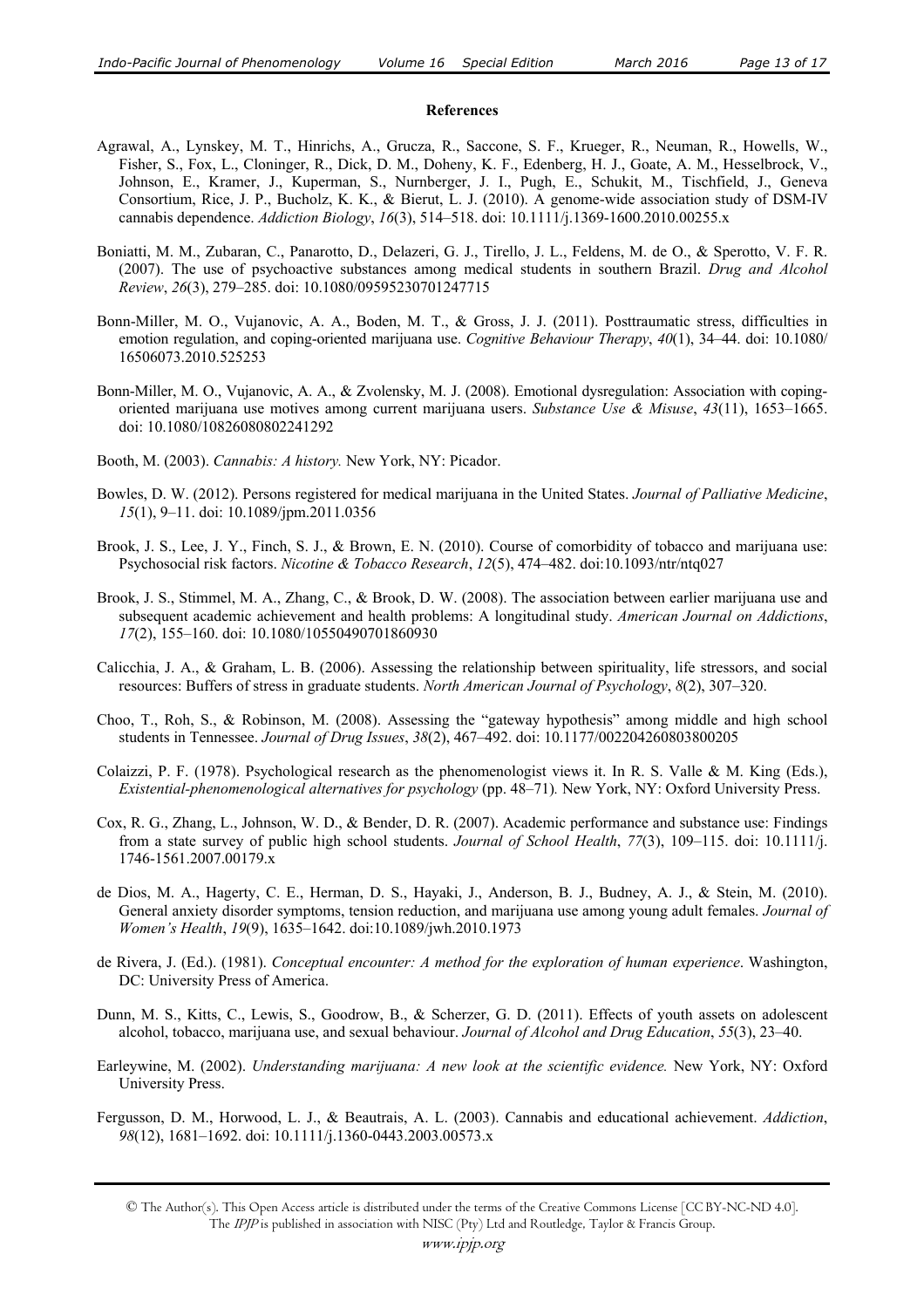- Finn, K. V. (2012). Marijuana use at school and achievement-linked behaviours. *High School Journal*, *95*(3), 3–13. doi: 10.1353/hsj.2012.0005
- Fredricks, J. A., & Eccles, J. S. (2010). Breadth of extracurricular participation and adolescent adjustment among African-American and European-American youth. *Journal of Research on Adolescence*, *20*(2), 307–333. doi: 10.1111/j.1532-7795.2009.00627.x
- Giorgi, A. (1986). Theoretical justification for the use of descriptions in psychological research. In P. D. Ashworth, A. Giorgi, & A. J. J. de Koning (Eds.), *Qualitative research in psychology [Proceedings of the International Association for Qualitative Research in Social Science]* (pp. 3–22)*.* Pittsburgh, PA: Duquesne University Press.
- Gledhill-Hoyt, J., Lee, H., Strote, J., & Wechsler, H. (2000). Increased use of marijuana and other illicit drugs at U.S. colleges in the 1990s: Results of three national surveys. *Addiction*, *95*(11), 1655–1667. doi: 10.1080/0965214002 0000894
- Haberstick, B. C., Zeiger, J. S., Corley, R. P., Hopfer, C. J., Stallings, M. C., Rhee, S. H., & Hewitt, J. K. (2011). Common and drug-specific genetic influences on subjective effects to alcohol, tobacco and marijuana use. *Addiction*, *106*(1), 215–224. doi: 10.1111/j.1360-0443.2010.03129.x
- Hammersley, R., & Leon, V. (2006). Patterns of cannabis use and positive and negative experiences of use amongst university students. *Addiction Research and Theory*, *14*(2), 189–205. doi: 10.1080/16066350500453309
- Healy, J. (2012, November 7). Voters ease marijuana laws in 2 states, but legal questions remain. *The New York Times*, p. 15. Retrieved from http://nytimes.com/2012/11/08/us/politics/marijuana-laws-eased-in-colorado-andwashington.html
- Hermes, W. J., & Galperin, A. (1992). *Marijuana: Its effects on mind & body*. New York, NY: Chelsea House Publishers.
- Hycner, R. H. (1985). Some guidelines for the phenomenological analysis of interview data. *Human Studies*, *8*(3), 279–303. doi: 10.1007/BF00142995
- Iversen, L. L. (2008). *The science of marijuana* (2nd ed.). New York, NY: Oxford University Press.
- Johnston, L. D., O'Malley, P. M., Bachman, J. G., & Schulenberg, J. E. (2013). *Monitoring the future: National survey results on drug use, 1975*–*2012. Vol. 2: College students and adults ages 19*–*50.* Ann Arbor, MI: Institute for Social Research, University of Michigan. Retrieved from http://www.monitoringthefuture.org//pubs/monographs/mtf-vol2\_2012.pdf.
- Kandel, D., & Faust, R. (1975). Sequence and stages in patterns of adolescent drug use. *Archives of General Psychiatry*, *32*(7), 923–932. doi:10.1001/archpsyc.1975.01760250115013
- Kann, L., Kinchen, S., Shanklin, S. L., Flint, K. H., Hawkins, J., Harris, W. A., Lowry, R., Olsen, E. O'M., McManus, T., Chyen, D., Whittle, L., Taylor, E., Demissie, Z., Brener, N., Thornton, J., Moore, J., & Zaza, S. (2014). Youth Risk Behaviour Surveillance – United States, 2013 (Centres for Disease Control and Prevention: Division of Adolescent and School Health Report). *Morbidity and Mortality Weekly Report: Surveillance Summaries*, *63*(4); 1–168. Retrieved from http://www.cdc.gov/mmwr/ pdf/ss/ss6304.pdf
- Keyes, K. M., Schulenberg, J. E., O'Malley, P. M., Johnston, L. D., Bachman, J. G., Li, G., & Hasin, D. (2011). The social norms of birth cohorts and adolescent marijuana use in the United States, 1976–2007. *Addiction*, *106*(10), 1790–1800. doi: 10.1111/j.1360-0443.2011.03485.x
- Lac, A., Unger, J. B., Basanez, T., Ritt-Olson, A., Soto, D. W., & Baezconde-Garbanati, L. (2011). Marijuana use among Latino adolescents: Gender differences in protective familial factors. *Substance Use & Misuse*, *46*(5), 644– 655. doi: 10.3109/10826084.2010.528121
- Latt, N., Jurd, S., Tennant, C., Lewis, J., Macken, L., Joseph, A., Grochulski, A., & Long, L. (2011). Alcohol and substance use by patients with psychosis presenting to an emergency department: Changing patterns. *Australasian Psychiatry*, *19*(4), 354–359. doi: 10.3109/10398562.2011.579971

<sup>©</sup> The Author(s). This Open Access article is distributed under the terms of the Creative Commons License [CC BY-NC-ND 4.0]. The IPJP is published in association with NISC (Pty) Ltd and Routledge, Taylor & Francis Group.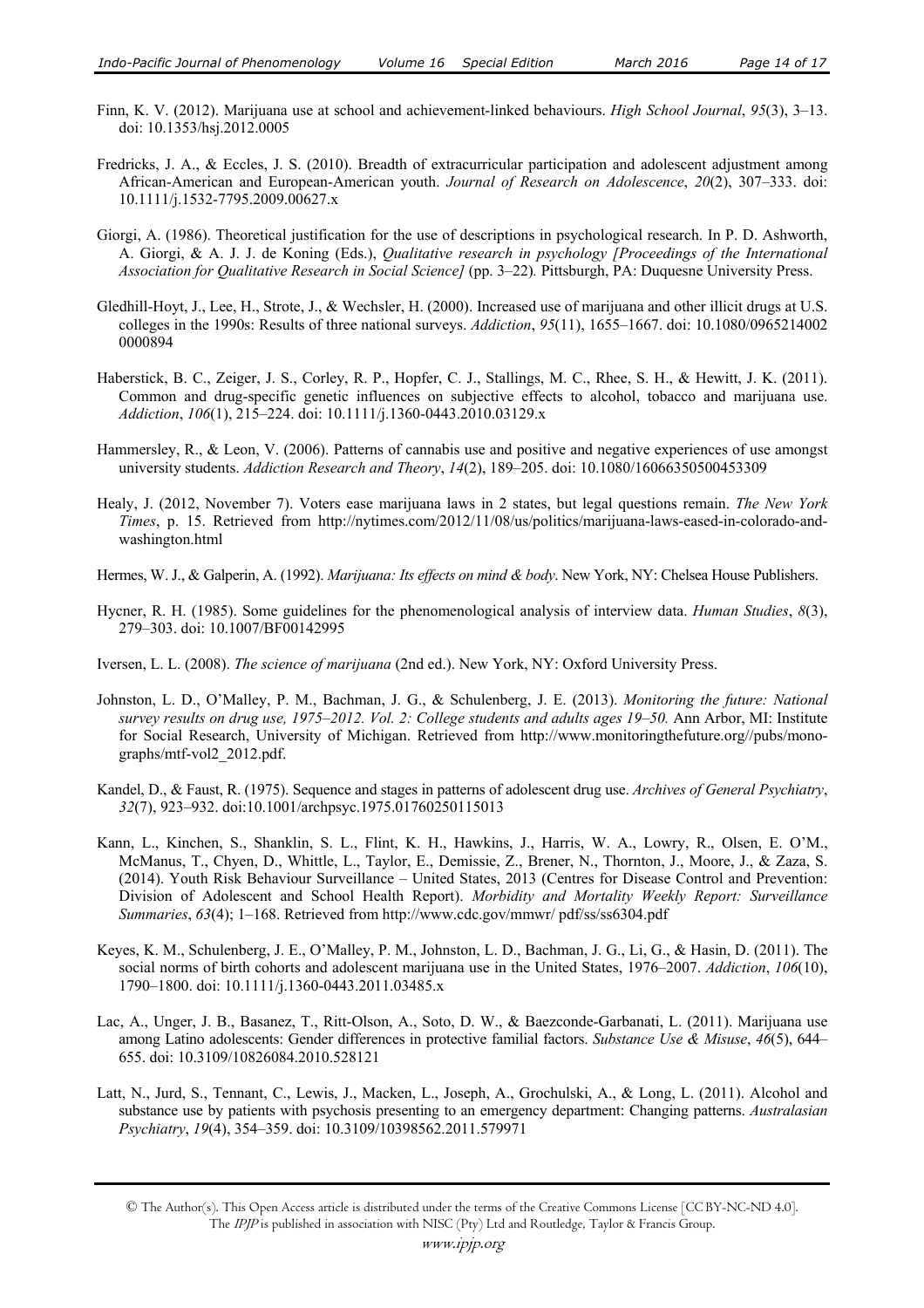- Legleye, S., Janssen, E., Beck, F., Chau, N., & Khlat, M. (2011). Social gradient in initiation and transition to daily use of tobacco and cannabis during adolescence: A retrospective cohort study. *Addiction*, *106*(8), 1520–1531. doi: 10.1111/j.1360-0443.2011.03447.x
- Lessem, J. M., Hopfer, C. J., Haberstick, B. C., Timberlake, D., Ehringer, M. A., Smolen, A., & Hewitt, J. K. (2006). Relationship between adolescent marijuana use and young adult illicit drug use. *Behaviour Genetics*, *36*(4), 498– 506. doi: 10.1007/s10519-006-9064-9
- Lipp, M. R., Benson, S. G., & Taintor, Z. (1971). Marijuana use by medical students. *American Journal of Psychiatry*, *128*(2), 207–212. doi: 10.1176/ajp.128.2.207
- Longfield, A., Romas, J., & Irwin, J. D. (2006). The self-worth, physical, and social activities of graduate students: A qualitative study. *College Student Journal, 40*(2), 282–292.
- Lopez-Quintero, C., Hasin, D. S., de los Cobos, J. P., Pines, A., Wang, S., Grant, B. F., & Blanco, C. (2011). Probability and predictors of remission from life-time nicotine, alcohol, cannabis or cocaine dependence: Results from the National Epidemiologic Survey on Alcohol and Related Conditions. *Addiction*, *106*(3), 657–669. doi: 10.1111/j.1360-0443.2010.03194x
- Lorencova, R. (2011). Religiosity and spirituality of alcohol and marijuana users. *Journal of Psychoactive Drugs*, *43*(3), 180–187. doi: 10.1080/02791072.2011.605650
- Lynskey, M. T., Coffey, C., Degenhardt, L., Carlin, J. B., & Patton, G. (2003). A longitudinal study of the effects of adolescent cannabis use on high school completion. *Addiction*, *98*(5), 685–692. doi: 10.1046/j.1360-0443.2003. 00356.x
- Machielsen, M., van der Sluis, S., & de Haan, L. (2010). Cannabis use in patients with a first psychotic episode and subjects at ultra high risk of psychosis: Impact on psychotic and pre-psychotic symptoms. *Australian and New Zealand Journal of Psychiatry*, *44*(1), 721–728. doi: 10.3109/00048671003689710
- Marmorstein, N. R., White, H., Chung, T., Hipwell, A. E., Stouthamer-Loeber, M., & Loeber, R. (2010). Associations between first use of substances and change in internalizing symptoms among girls: Differences by symptom trajectory and substance use type. *Journal of Clinical Child & Adolescent Psychology*, *39*(4), 545–558. doi: 10.1080/ 15374416.2010.486325
- Marshall, E. (1988). *Legalization: A debate*. New York, NY: Chelsea House Publishers.
- Martinotti, G., Di Iorio, G., Tedeschi, D., De Berardis, D., Niolu, C., Janiri, L., & Di Giannantonio, M. (2011). Prevalence and intensity of basic symptoms among cannabis users: An observational study. *American Journal of Drug and Alcohol Abuse*, *37*(2), 111–116. doi: 10.3109/00952990.2010.541962
- McGuire, F., Dawe, M., Shield, K. D., Rehm, J., & Fischer, B. (2011). Driving under the influence of cannabis or alcohol in a cohort of high-frequency cannabis users: Prevalence and reflections on current interventions. *Canadian Journal of Criminology and Criminal Justice*, *53*(2), 247–259. doi: 10.3138/cjccj.53.2.247
- Metrik, J., Kahler, C. W., McGeary, J. E., Monti, P. M., & Rohsenow, D. J. (2011). Acute effects of marijuana smoking on negative and positive affect. *Journal of Cognitive Psychotherapy*, *25*(1), 31–46. doi: 10.1891/0889- 8391.25.1.31
- Muhuri, P. K., & Gfroerer, J. C. (2011). Mortality associated with illegal drug use among adults in the United States. *American Journal of Drug and Alcohol Abuse*, *37*(3), 155–164. doi: 10.3109/00952990.2011.553977
- Nalls, A. M., Mullis, R. L., & Mullis, A. K. (2009). American Indian youths' perceptions of their environment and their reports of depressive symptoms and alcohol/marijuana use. *Adolescence*, *44*(176), 965–978.
- National Organization for the Reform of Marijuana Laws (2015). *Working to reform marijuana laws: State information*. Retrieved from http://norml.org/states
- Osborne, G. B., & Fogel, C. (2008). Understanding the motivations for recreational marijuana use among adult Canadians. *Substance Use & Misuse*, *43*(3–4), 539–572. doi: 10.1080/10826080701884911

<sup>©</sup> The Author(s). This Open Access article is distributed under the terms of the Creative Commons License [CC BY-NC-ND 4.0]. The IPJP is published in association with NISC (Pty) Ltd and Routledge, Taylor & Francis Group.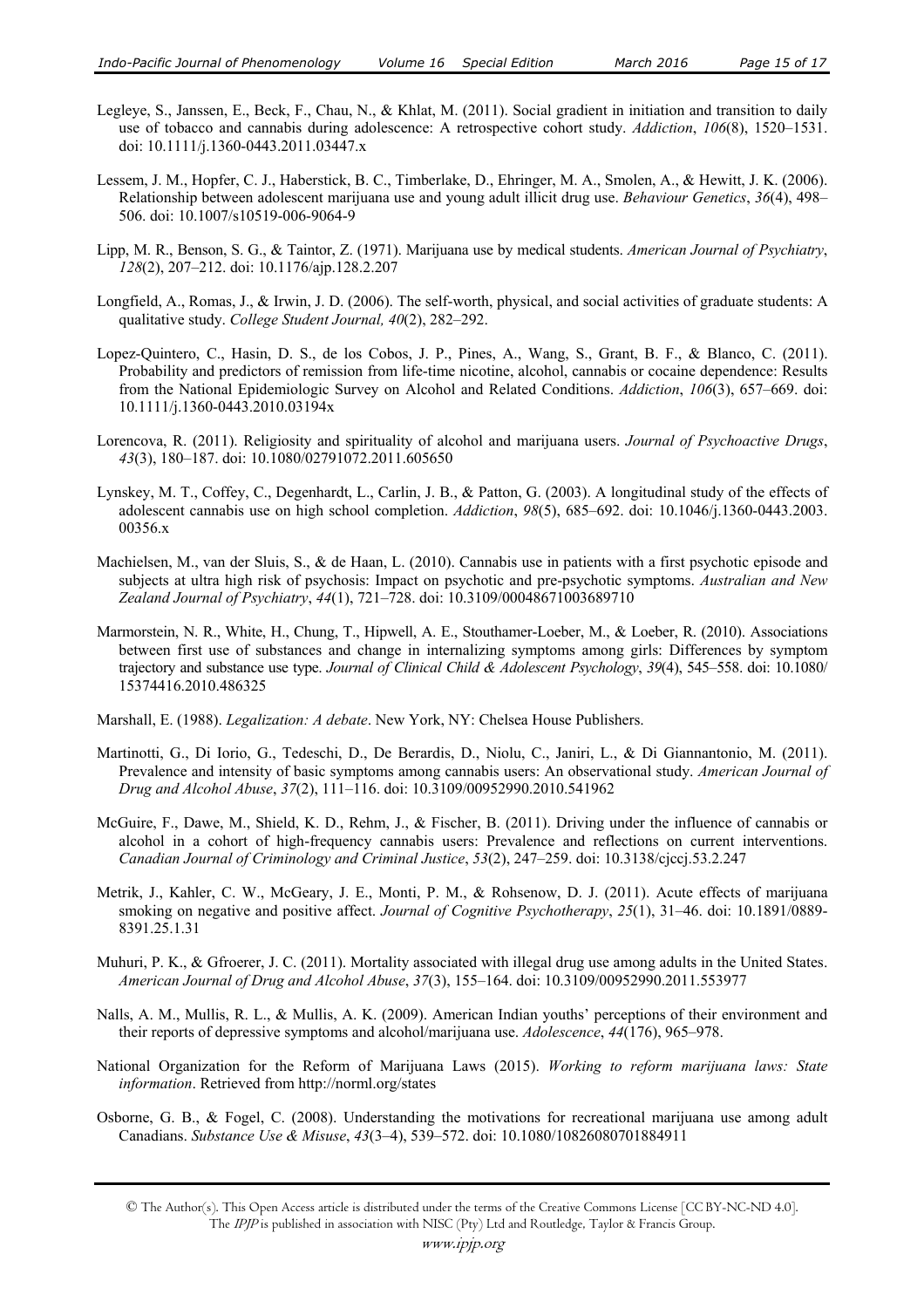- Palamar, J. J., Kiang, M. V., & Halkitis, P. M. (2012). Predictors of stigmatization towards use of various illicit drugs among emerging adults. *Journal of Psychoactive Drugs*, *44*(3), 243–251. doi: 10.1080/02791072.2012.703510
- Polkinghorne, D. E. (1989). Phenomenological research methods. In R. S. Valle & S. Halling (Eds.), *Existentialphenomenological perspectives in psychology: Exploring the breadth of human experience* (pp. 41–60). New York, NY: Plenum Press.
- Reed, M. B., McCabe, C., Lange, J. E., Clapp, J. D., & Shillington, A. M. (2010). The relationship between alcohol consumption and past-year smoking initiation in a sample of undergraduates. *American Journal of Drug and Alcohol Abuse*, *36*(4), 202–207. doi: 10.3109/00952990.2010.493591
- Reinarman, C., Nunberg, H., Lanthier, F., & Heddleston, T. (2011). Who are medical marijuana patients? Population characteristics from nine California assessment clinics. *Journal of Psychoactive Drugs*, *43*(2), 128–135. doi: 10.1080/ 02791072.2011.587700
- Riehman, K. S., Stephens, R. L., & Schurig, M. L. (2009). Substance use patterns and mental health diagnosis among youth in mental health treatment: A latent class analysis. *Journal of Psychoactive Drugs*, *41*(4), 363–368. doi: 10. 1080/02791072.2009.10399774
- Rosenberg, H., Baylen, C., Murray, S., Phillips, K., Tisak, M. S., Versland, A., & Pristas, E. (2008). Attributions for abstinence from illicit drugs by university students. *Drugs: Education, Prevention and Policy*, *15*(4), 365–377. doi: 10.1080/09687630701428976
- Ryan, A. K. (2010). The lasting effects of marijuana use on educational attainment in midlife. *Substance Use & Misuse*, *45*(4), 554–597. doi: 10.3109/10826080802490238
- Schaps, E., & Sanders, C. R. (1970). Purposes, patterns, and protection in a campus drug using community. *Journal of Health and Social Behaviour*, *11*(2), 135–145. Retrieved from https://www.researchgate.net/profile/Clinton\_ Sanders/publications/
- Schofield, D., Tennant, C., Nash, L., Degenhardt, L., Cornish, A., Hobbs, C., & Brennan, G. (2006). Reasons for cannabis use in psychosis. *Australian and New Zealand Journal of Psychiatry*, *40*(6–7), 570–574. doi: 10.1111/j. 1440-1614.2006.01840.x
- Scholes-Balog, K. E., & Martin-Iverson, M. T. (2011). Cannabis use and sensorimotor gating in patients with schizophrenia and healthy controls. *Human Psychopharmacology: Clinical and Experimental*, *26*(6), 373–385. doi: 10.1002/ hup.1217
- Schweinsburg, A. D., Schweinsburg, B. C., Nagel, B. J., Eyler, L. T., & Tapert, S. F. (2010). Neural correlates of verbal learning in adolescent alcohol and marijuana users. *Addiction*, *106*(3), 564–573. doi: 10.1111/j.1360-0443. 2010.03197.x
- Seiden, R. H., Tomlinson, K. R., & O'Carroll, M. (1975). Patterns of marijuana use among public health students. *American Journal of Public Health*, *65*(6), 613–621. doi: 10.2105/AJPH.65.6.613
- Simonetto, D. A., Oxentenko, A. S., Herman, M. L., & Szostek, J. H. (2012). Cannabinoid hyperemesis: A case series of 98 patients. *Mayo Clinic Proceedings*, *87*(2), 114–119. doi: 10.1016/j.mayocp.2011.10.005
- Simons, J. S., Neal, D. J., & Gaher, R. M. (2006). Risk for marijuana-related problems among college students: An application of zero-inflated negative binomial regression. *American Journal of Drug and Alcohol Abuse*, *32*(1), 41–53. doi: 10.1080/00952990500328539
- Solowij, N., Jones, K. A., Rozman, M. E., Davis, S. M., Ciarrochi, J., Heaven, P. C., Lubman, D. I., & Yücel, M. (2011). Verbal learning and memory in adolescent cannabis users, alcohol users and non-users. *Psychopharmacology*, *216*(1), 131–144. doi: 10.1007/ s00213-011-2203-x
- Stallman, H. M. (2010). Psychological distress in university students: A comparison with general population data. *Australian Psychologist*, *45*(4), 249–257. doi: 10.1080/00050067.2010.482109

<sup>©</sup> The Author(s). This Open Access article is distributed under the terms of the Creative Commons License [CC BY-NC-ND 4.0]. The IPJP is published in association with NISC (Pty) Ltd and Routledge, Taylor & Francis Group.